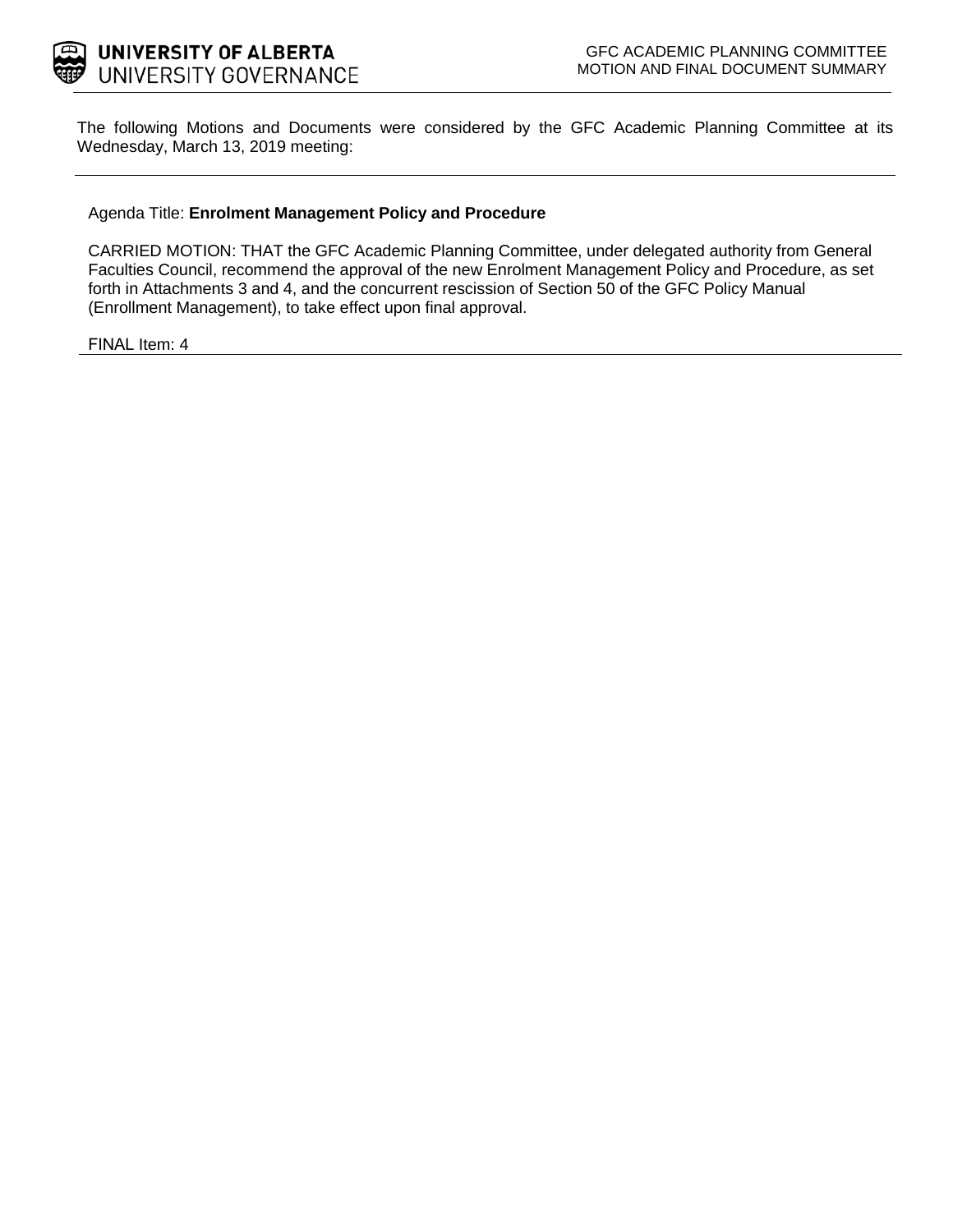

### FINAL Item No. 4

### **Governance Executive Summary Action Item**

| Agenda Title | New Enrolment Management Policy and Procedure and Rescission |
|--------------|--------------------------------------------------------------|
|              | of Section 50 of the GFC Policy Manual                       |

#### **Motion:**

THAT the GFC Academic Planning Committee, under delegated authority from General Faculties Council, recommend the approval of the new Enrolment Management Policy and Procedure, as set forth in Attachments 3 and 4, and the concurrent rescission of Section 50 of the GFC Policy Manual (Enrollment Management), to take effect upon final approval.

#### **Item**

| <b>Action Requested</b> | $\Box$ Approval $\boxtimes$ Recommendation                                                                           |
|-------------------------|----------------------------------------------------------------------------------------------------------------------|
| Proposed by             | Steven Dew, Provost and Vice-President (Academic)                                                                    |
| Presenter(s)            | Steven Dew, Provost and Vice-President (Academic)<br>Melissa Padfield, Interim Vice-Provost and University Registrar |

#### **Details**

| Responsibility                   | Provost and Vice-President (Academic)                                       |
|----------------------------------|-----------------------------------------------------------------------------|
| The Purpose of the Proposal is   | To recommend approval of the new Enrolment Management Policy and            |
| (please be specific)             | Procedure, and the rescission of Section 50 of the GFC Policy Manual.       |
| <b>Executive Summary</b>         | The proposed new Enrolment Management Policy and Procedure                  |
| (outline the specific item - and | represent transition of Section 50 of the GFC Policy Manual (Enrollment     |
| remember your audience)          | Management) into UAPPOL.                                                    |
|                                  |                                                                             |
|                                  | Section 50 of the GFC Policy Manual is one of the remaining sections of     |
|                                  | the GFC Policy Manual that has not been transitioned into UAPPOL.           |
|                                  |                                                                             |
|                                  |                                                                             |
|                                  | Section 50 is significantly out-of-date, and many portions are duplicated   |
|                                  | in other pieces of institutional policy.                                    |
|                                  |                                                                             |
|                                  | The lack of an updated, coordinated approach to institutional enrolment     |
|                                  | management has been identified within the Board-approved 2018-2019          |
|                                  | Institutional Risk Summary as a threat to the academy's most cherished      |
|                                  | and valued academic goals, including student success, institutional         |
|                                  | reputation, academic quality, research quality/capacity, and the student    |
|                                  | experience.                                                                 |
|                                  |                                                                             |
|                                  | The updated Enrolment Management Policy is a high-level statement           |
|                                  | articulating the University of Alberta's approach to and responsibility for |
|                                  | institutional enrolment management. The new Enrolment Management            |
|                                  | Procedure contains relevant details in relation to the annual and long-     |
|                                  | term enrolment management process, allowing the University to be            |
|                                  | more nimble in its management of enrolment, as well as transparent          |
|                                  | and accountable.                                                            |
| Supplementary Notes and          |                                                                             |
| context                          |                                                                             |
|                                  |                                                                             |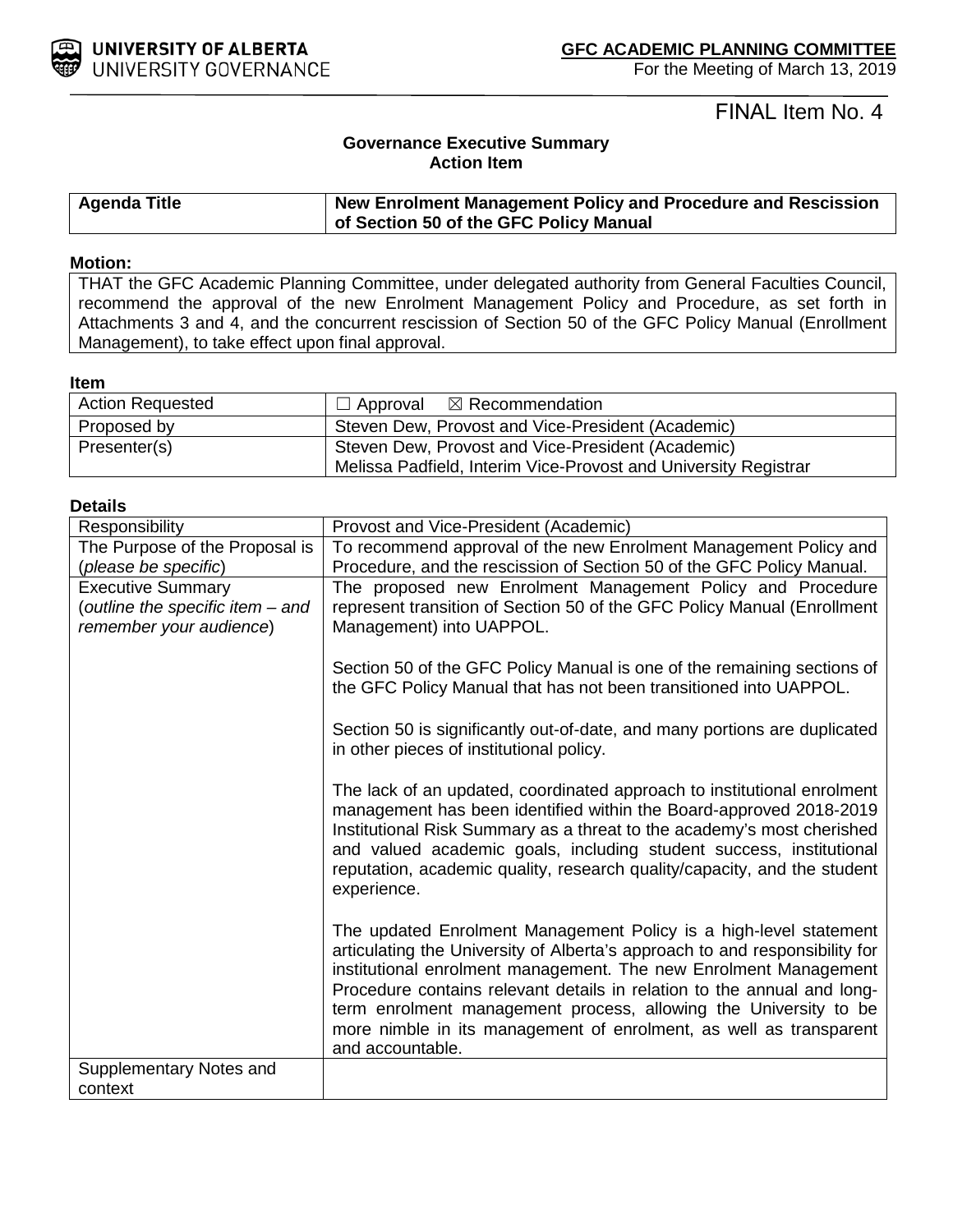

**Engagement and Routing** (Include meeting dates)

For the Meeting of March 13, 2019

## Item No. 4

| Consultation and Stakeholder<br>Participation                                                                                                                                             | <u>Those who are actively participating:</u><br>The Office of the Provost and Vice-President (Academic)<br>Faculty of Graduate Studies and Research (FGSR)                                                                                                                                                                                                                                                                                                                                                 |
|-------------------------------------------------------------------------------------------------------------------------------------------------------------------------------------------|------------------------------------------------------------------------------------------------------------------------------------------------------------------------------------------------------------------------------------------------------------------------------------------------------------------------------------------------------------------------------------------------------------------------------------------------------------------------------------------------------------|
| (parties who have seen the                                                                                                                                                                | The Office of the Registrar                                                                                                                                                                                                                                                                                                                                                                                                                                                                                |
| proposal and in what capacity)<br><for information="" on="" the<br="">protocol see the <b>Governance</b><br/><b>Resources section Student</b><br/><b>Participation Protocol&gt;</b></for> | Those who have been consulted:<br>Deans' Council<br>$\bullet$<br>PAC-D<br>Vice-Provosts' Council<br>Advisory Committee on Enrolment Management (ACEM)<br>Akanksha Bhatnagar, Vice-President (Academic), Students'<br>$\bullet$<br>Union (SU)<br>Masoud Aliramezani, Vice-President (Academic), Graduate<br>Students' Association (GSA)<br>PEC-O<br><b>Office of General Counsel</b><br><b>UAPPOL Policy Champions Committee</b><br><b>University Governance</b><br>Office of the President<br><b>AASUA</b> |
|                                                                                                                                                                                           | Those who have been informed:                                                                                                                                                                                                                                                                                                                                                                                                                                                                              |
| Approval Route (Governance)                                                                                                                                                               | GFC Academic Planning Committee (March 13, 2019)                                                                                                                                                                                                                                                                                                                                                                                                                                                           |
| (including meeting dates)                                                                                                                                                                 | GFC Executive Committee (April 15, 2019)<br>General Faculties Council (April 29, 2019)                                                                                                                                                                                                                                                                                                                                                                                                                     |
|                                                                                                                                                                                           | Board Learning and Discovery Committee (May 31, 2019)                                                                                                                                                                                                                                                                                                                                                                                                                                                      |
|                                                                                                                                                                                           | Board of Governors (June 14, 2019)                                                                                                                                                                                                                                                                                                                                                                                                                                                                         |

### **Strategic Alignment**

| Alignment with For the Public | For the Public Good                                                                                                                                                                        |
|-------------------------------|--------------------------------------------------------------------------------------------------------------------------------------------------------------------------------------------|
| Good                          |                                                                                                                                                                                            |
|                               | Values                                                                                                                                                                                     |
|                               | We value excellence in teaching, research, and creative activity that<br>enriches learning experiences, advances knowledge, inspires engaged<br>citizenship, and promotes the public good. |
|                               | We value learners at all stages of life and strive to provide an<br>intellectually rewarding educational environment for all.                                                              |
|                               | <b>Build</b><br>GOAL: Build a diverse, inclusive community of exceptional students,<br>faculty and staff from Alberta, Canada, and the world.                                              |
|                               | Experience<br>GOAL: Experience diverse and rewarding learning opportunities that<br>inspire us, nurture our talents, expand our knowledge and skills, and<br>enable our success.           |
|                               | Excel<br>GOAL: Excel as individuals, and together, sustain a culture that fosters<br>and champions distinction and distinctiveness in teaching, learning,                                  |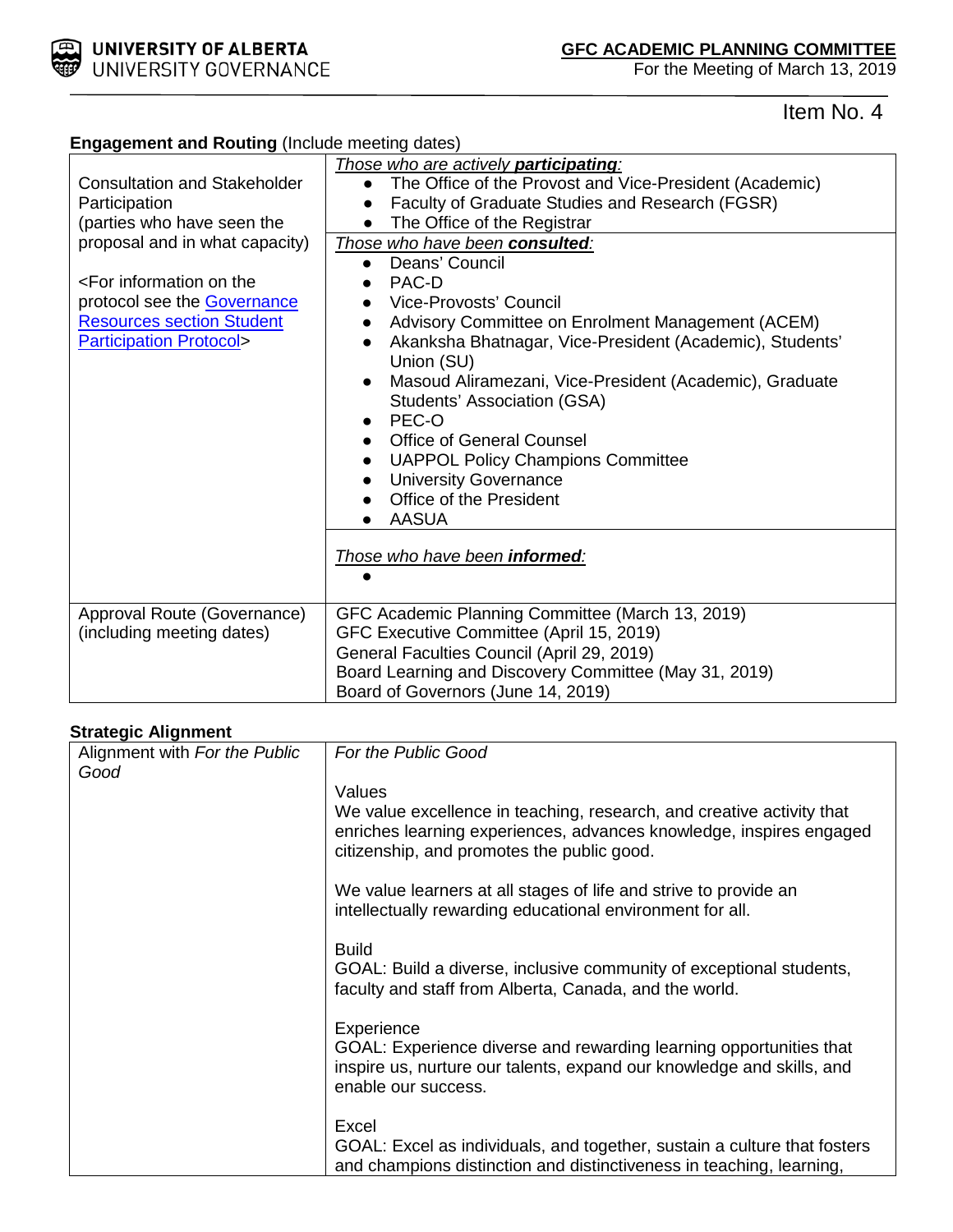

For the Meeting of March 13, 2019

Item No. 4

|                              | research, and service.                                                                                                                                                                                                                |                                            |  |
|------------------------------|---------------------------------------------------------------------------------------------------------------------------------------------------------------------------------------------------------------------------------------|--------------------------------------------|--|
|                              | Engage<br>GOAL: Engage communities across our campuses, city and region,<br>province, nation and the world to create reciprocal, mutually beneficial<br>learning experiences, research projects, partnerships, and<br>collaborations. |                                            |  |
|                              | Sustain                                                                                                                                                                                                                               |                                            |  |
|                              | GOAL: Sustain our people, our work, and the environment by attracting                                                                                                                                                                 |                                            |  |
|                              | and stewarding the resources we need to deliver excellence to the<br>benefit of all Albertans.                                                                                                                                        |                                            |  |
| Alignment with Institutional | Please note below the specific institutional risk(s) this proposal is                                                                                                                                                                 |                                            |  |
| <b>Risk Indicator</b>        | addressing.                                                                                                                                                                                                                           |                                            |  |
|                              | $\boxtimes$ Enrolment Management                                                                                                                                                                                                      | $\boxtimes$ Relationship with Stakeholders |  |
|                              | $\boxtimes$ Faculty and Staff                                                                                                                                                                                                         | $\boxtimes$ Reputation                     |  |
|                              | $\boxtimes$ Funding and Resource Management                                                                                                                                                                                           | $\boxtimes$ Research Enterprise            |  |
|                              | $\Box$ IT Services, Software and Hardware                                                                                                                                                                                             | $\Box$ Safety                              |  |
|                              | $\boxtimes$ Leadership and Change                                                                                                                                                                                                     | ⊠ Student Success                          |  |
|                              | $\Box$ Physical Infrastructure                                                                                                                                                                                                        |                                            |  |
| Legislative Compliance and   | Post-Secondary Learning Act (PSLA)                                                                                                                                                                                                    |                                            |  |
| jurisdiction                 | GFC Academic Planning Committee Terms of Reference                                                                                                                                                                                    |                                            |  |
|                              | <b>GFC Executive Committee Terms of Reference</b>                                                                                                                                                                                     |                                            |  |
|                              | <b>GFC Terms of Reference</b>                                                                                                                                                                                                         |                                            |  |
|                              | Board Learning and Discovery Committee Terms of Reference                                                                                                                                                                             |                                            |  |

Attachments:

- 1. Attachment 1: Case for Action: New Enrolment Management Policy and Procedure (and Rescission of Section 50 of the GFC Policy Manual)
- 2. Attachment 2: Section 50 of the GFC Policy Manual Two-Column Comparison Document
- 3. Attachment 3: Proposed New Enrolment Management Policy
- 4. Attachment 4: Proposed New Enrolment Management Procedure

*Prepared by:* Andrea Patrick, Portfolio Initiatives Manager, Office of the Provost and Vice-President (Academic), [apatrick@ualberta.ca](mailto:apatrick@ualberta.ca)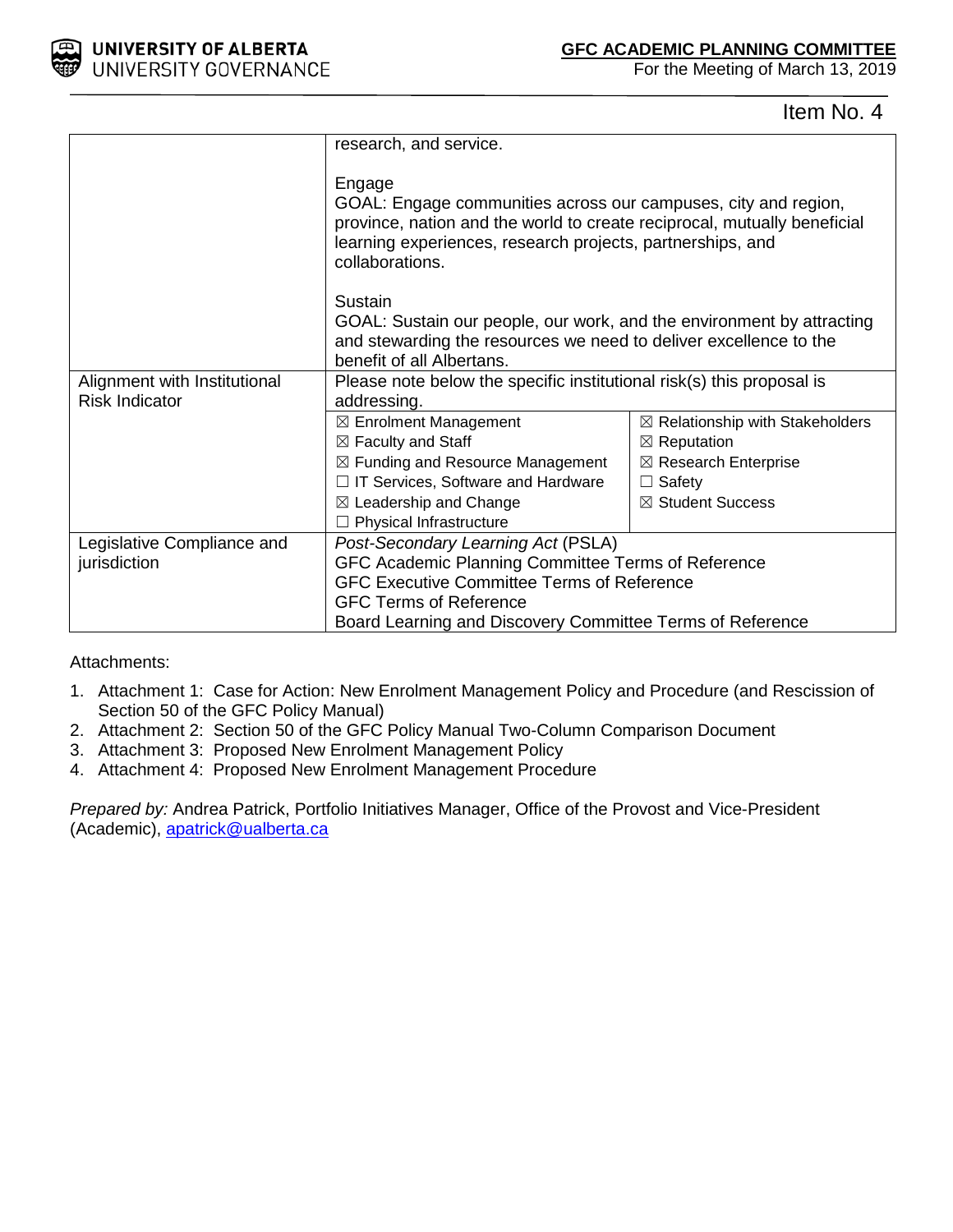### **New Enrolment Management Policy and Procedure (and Rescission of Section 50 of the GFC Policy Manual)**

### **Case for Action**

### **Context**:

Strategic enrolment management is essential to the University's achievement of its mission and academic goals<sup>[1](#page-4-0)</sup>, and the current Enrolment Management Policy has been identified as a risk to the institution that needs to be addressed. Established in the 1970's, significant portions of the current Enrolment Management Policy (Section 50 of the GFC Policy Manual) are either out-ofdate or duplicated in other pieces of institutional policy. In addition, Section 50 is silent on many critical elements of strategic enrolment management, including the need for institutional coordination of long-term enrolment management and the role of the Provost in working with the Ministry to ensure that the academy can evolve and meet the needs of learners, the labour market, and society at large.

For the last year, the Section 50 Working Group, which includes members from the Office of the Provost and Vice-President (Academic), the Office of the Registrar, and the Faculty of Graduate Studies and Research (FGSR), has conducted a thorough review of the Section 50 and has drafted an updated UAPPOL Enrolment Management Policy and Procedure. The new policy is a high-level statement articulating the University of Alberta's approach to and responsibility for institutional enrolment management. The new procedure contains details in relation to the annual and long-term enrolment management process that allows the University to be more flexible and nimble in its management of enrolment as well as transparent and accountable.

The proposed policy and procedure honors the roles of the Deans, Provost, Registrar, GFC and the Board of Governors, working together to ensure that institutional enrolment management serves the good of each Faculty as well as the whole institution. It supports current and future students, as it equips the University of Alberta to address immediate and long-term needs holistically, while at the same time recognizing the uniqueness of each Faculty.

### **Key Changes**:

- Section 50, despite its length, does not contain information about how enrolment management is actually carried out on an annual and long-term basis. The proposed procedure provides a step-by-step process and identifies General Faculties Council (delegated to the GFC Academic Planning Committee (APC)) as the approver of changes to the procedure.
- Section 50 outlines vague and outdated authorities that do not reflect the unique realities of the Faculties, current institutional context, or the Ministry's role in impacting institutional capacity. Within the revised policy and procedure, it is proposed that the Provost (after consulting with the Dean) has the authority to change enrolment targets prior to presentation to the Board of Governors for approval. This is consistent with the Provost's current GFC-delegated authority to increase or decrease admission averages in each individual Faculty, which would have a similar impact on enrolment outcomes.

<span id="page-4-0"></span> $1$  2018-2019 Institutional Risk Summary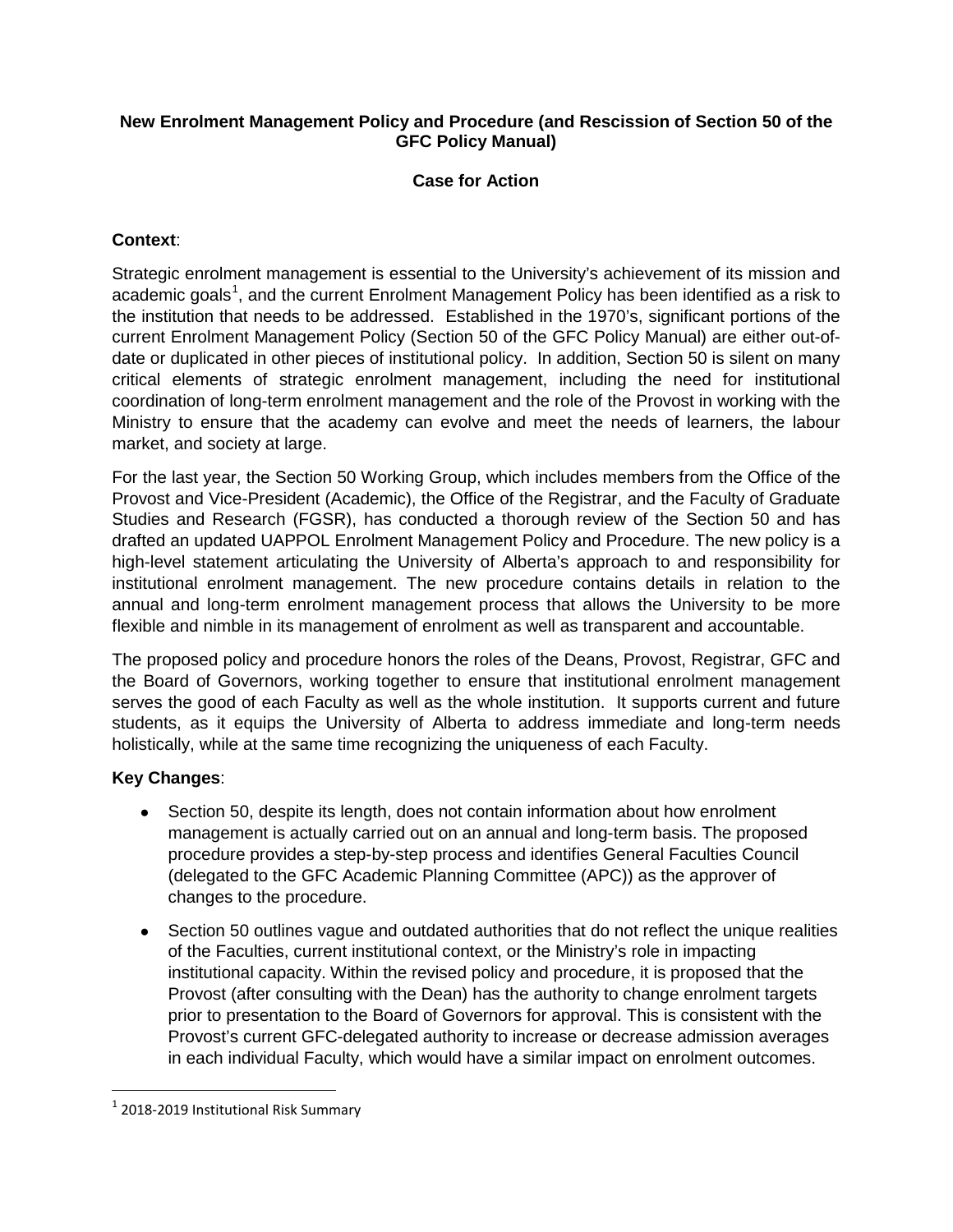- Section 50 contains outdated processes, including how targets are to be reviewed annually and requirements to report to GFC APC if a Faculty's actual enrolment is more than 5% above or below target. Information about actual enrolment vs. target is contained in the Annual Enrolment Reports from the Office of the Registrar and FGSR, and in the Comprehensive Institutional Plan (CIP) each year, which GFC APC and the Board consider and approve.
- Section 50 contains an outdated section on establishing targets for new programs that is redundant with the current program approval process, which includes GFC ASC, GFC APC (and in certain circumstances, BLDC and the Board.)
- Section 50 includes a section on the responsibility of the Dean of the Faculty of Graduate Students and Research (FGSR) in managing graduate enrolment. This has been removed as it does not reflect current practice, and these responsibilities are included in the broader responsibility of the Provost and the Deans for managing enrolment.
- Section 50 contains information on quotas on courses that will be incorporated into the review being conducted by the ad hoc Committee on Program Approval Pathways, established by the GFC Executive Committee.

### **Desired Outcomes**:

- Alignment between the University of Alberta's requirement for a specific number, mix, and calibre of students and its academic mission and strategic goals.
- Mitigation of the current risks surrounding insufficient enrolment management, as identified by the 2018-2019 Institutional Risk Summary, which include: reduced student success, reduced academic quality, research capacity and quality, harm to reputation, harm to the student experience, reduced productivity and morale, and misalignment with Government expectations.
- Establishment of an updated institutional policy and procedure for short and long-term enrolment management that is easy to understand, transparent, and outlines clear authorities and appropriate processes.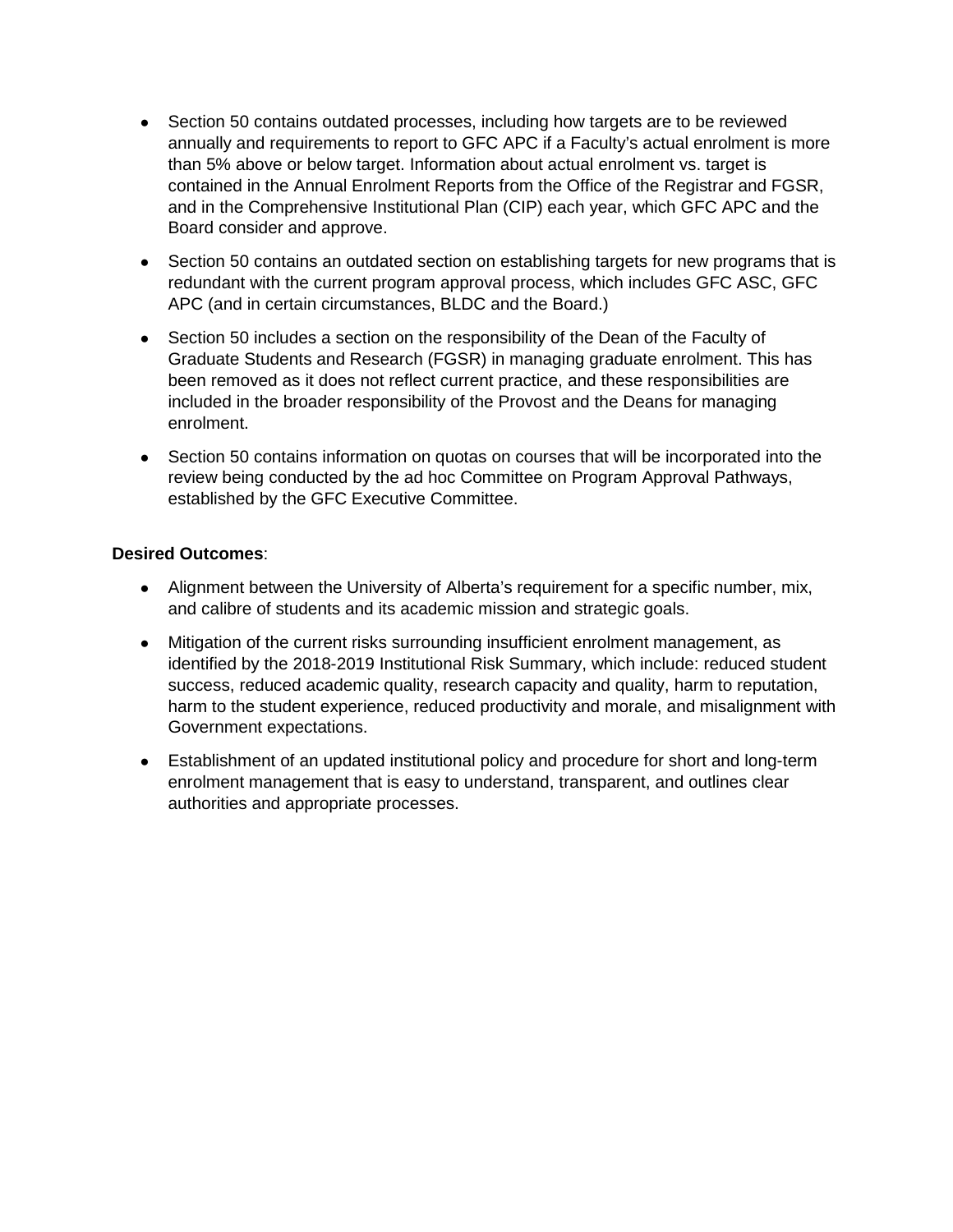### **GFC Policy Manual Section 50: Enrolment Management Proposed Changes**

| <b>Current Text</b>                                                                                                                                                                                                                                                                                                                                                                                                                                                                                                                                                                          | <b>Proposed Text</b>                                                                                                                                                                                                                                                                                                                                                                                                                                                                                                                                                                                                                                                                                                                                                                                                                                                                                                                                                                                                                                                                                                                                                                                            |
|----------------------------------------------------------------------------------------------------------------------------------------------------------------------------------------------------------------------------------------------------------------------------------------------------------------------------------------------------------------------------------------------------------------------------------------------------------------------------------------------------------------------------------------------------------------------------------------------|-----------------------------------------------------------------------------------------------------------------------------------------------------------------------------------------------------------------------------------------------------------------------------------------------------------------------------------------------------------------------------------------------------------------------------------------------------------------------------------------------------------------------------------------------------------------------------------------------------------------------------------------------------------------------------------------------------------------------------------------------------------------------------------------------------------------------------------------------------------------------------------------------------------------------------------------------------------------------------------------------------------------------------------------------------------------------------------------------------------------------------------------------------------------------------------------------------------------|
| 50. Enrolment Management                                                                                                                                                                                                                                                                                                                                                                                                                                                                                                                                                                     | <b>Enrolment Management Policy</b>                                                                                                                                                                                                                                                                                                                                                                                                                                                                                                                                                                                                                                                                                                                                                                                                                                                                                                                                                                                                                                                                                                                                                                              |
|                                                                                                                                                                                                                                                                                                                                                                                                                                                                                                                                                                                              | <b>Enrolment Management Procedure</b>                                                                                                                                                                                                                                                                                                                                                                                                                                                                                                                                                                                                                                                                                                                                                                                                                                                                                                                                                                                                                                                                                                                                                                           |
| <b>Note from the University Secretariat:</b> The<br>Post-Secondary Learning Act gives GFC<br>responsibility, subject to the authority of the<br>Board of Governors, over "academic affairs"<br>(section $26(1)$ ). GFC has thus enacted a policy<br>on Enrolment Management, as set out below.                                                                                                                                                                                                                                                                                               | The Post-Secondary Learning Act of Alberta<br>gives the Board of Governors authority to<br>"manage and operate the public post-secondary"<br>institution in accordance with its mandate,"<br>and to "make and publish rules respecting the<br>enrolment of students to take courses,<br>programs of study or training" (section<br>$\underline{60(1)(a)}$ and (d)(i)). ( <i>policy</i> )                                                                                                                                                                                                                                                                                                                                                                                                                                                                                                                                                                                                                                                                                                                                                                                                                        |
| The complete wording of the section(s) of the<br>Post-Secondary Learning Act, as referred to<br>above, should be checked in any instance<br>where formal jurisdiction needs to be<br>determined.                                                                                                                                                                                                                                                                                                                                                                                             | The Post-Secondary Learning Act of Alberta<br>gives GFC responsibility, subject to the<br>authority of the Board of Governors, over<br>"academic affairs" (section 26(1)). (policy)                                                                                                                                                                                                                                                                                                                                                                                                                                                                                                                                                                                                                                                                                                                                                                                                                                                                                                                                                                                                                             |
| The University is committed to flexibility and<br>responsiveness to the public it serves through<br>its enrolment management policy. In<br>managing our enrolments, the Provost and<br>Vice-President (Academic) and Deans<br>collaborate to ensure an appropriate enrolment<br>balance within the University overall and in<br>individual Faculties.<br>Each Faculty is responsible for appropriately<br>managing enrolments in particular degree<br>programs in order to meet its Faculty<br>target. The target for the University as a whole<br>is the sum of individual Faculty targets. | Enrolment and student access at the University<br>of Alberta are affected by a variety of factors,<br>including student demand, workforce demand,<br>and fiscal resources or constraints. A top-<br><u>ranked public teaching and research-intensive</u><br>university relies on a student population that<br>meets a broad range of criteria. (policy)<br>The University of Alberta establishes<br>enrolment criteria that ensure academic ability,<br>mix of graduate and undergraduate students,<br>desired number of student places in each<br>Faculty, desired demographic diversity, and<br>relationships with target communities. These<br>criteria are used to inform short, medium and<br><u>long-term enrolment plans. (policy)</u><br>Achieving the appropriate number, mix and<br>caliber of students is both an annual and long-<br>term enterprise. The long-term enrolment<br>objectives for the institution are informed by<br>the Institutional Strategic Plan, individual<br>Faculty strategic plans, and other<br>environmental factors. The long-term<br>enrolment objectives are achieved through<br>specific annual planning exercises in<br>conjunction with key institutional long-term |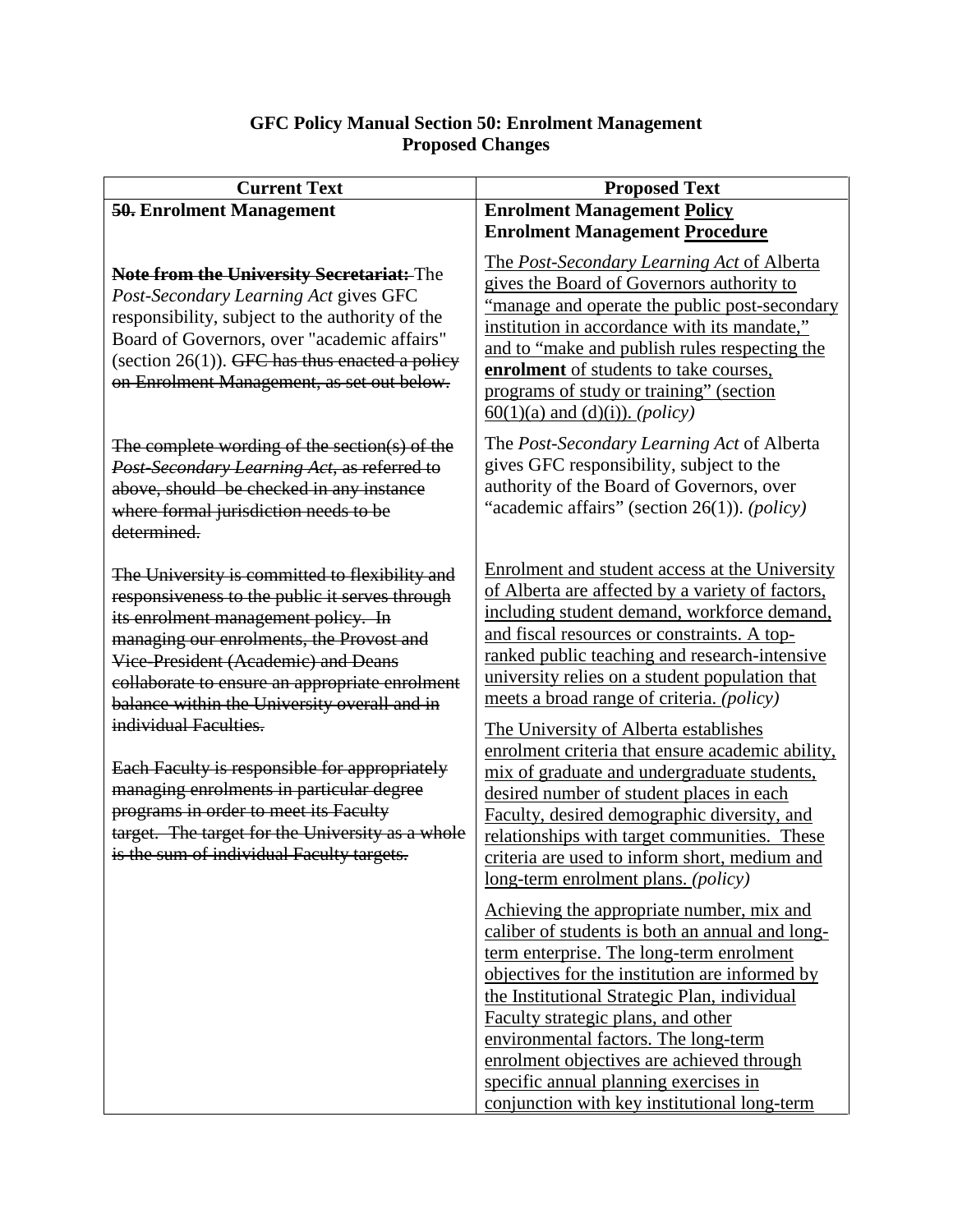|                                                                                                                                                                                      | planning documents. This would be achieved<br>through regular consultation with deans,<br>governance bodies, and key stakeholders.<br>(procedure)<br>Annual enrolment planning is designed to<br>support achievement of long-term objectives.<br>(procedure)<br>Subject to the authority of General Faculties<br>Council and the Board of Governors, the<br>Provost and Vice-President (Academic), as<br>Chief Academic Officer, oversees all academic<br>matters of a significant nature which have an<br>impact on the University as a whole, and as<br>such, is accountable for ensuring appropriate<br>enrolment at the University of Alberta. (policy)<br>For the purpose of managing enrolment levels,<br>targets are established for individual Faculties<br>and for the University as a whole. (policy)<br>The Deans submit Faculty undergraduate and<br>graduate enrolment plans to the Provost and<br>Vice-President (Academic) for review.The<br>Provost and Vice-President (Academic), after<br>consulting with the Dean of a Faculty and the<br>Vice-Provost and University Registrar, may<br>modify enrolment plans prior to<br>implementation. Decisions to modify<br>enrolment plans may be informed by resources,<br>academic standards, and capacity within the<br>limits of approved CIP quotas and enrolment<br>targets, and must be in alignment with<br>identified academic priorities. (procedure)<br><u>Alterations of existing targets in response to</u> |
|--------------------------------------------------------------------------------------------------------------------------------------------------------------------------------------|------------------------------------------------------------------------------------------------------------------------------------------------------------------------------------------------------------------------------------------------------------------------------------------------------------------------------------------------------------------------------------------------------------------------------------------------------------------------------------------------------------------------------------------------------------------------------------------------------------------------------------------------------------------------------------------------------------------------------------------------------------------------------------------------------------------------------------------------------------------------------------------------------------------------------------------------------------------------------------------------------------------------------------------------------------------------------------------------------------------------------------------------------------------------------------------------------------------------------------------------------------------------------------------------------------------------------------------------------------------------------------------------------------------------------------------------------------------------------------|
|                                                                                                                                                                                      | new, shifting or reduced resources and/or<br>demands, such as targeted provincial funding<br>for additional Full Load Equivalents (FLEs) in<br>specific programs, are done in consultation<br>with the Provincial Ministry responsible for<br>advanced education. (procedure)                                                                                                                                                                                                                                                                                                                                                                                                                                                                                                                                                                                                                                                                                                                                                                                                                                                                                                                                                                                                                                                                                                                                                                                                      |
| <b>50.1 Establishing Targets for New Programs</b><br>As part of their proposal for a new<br>program, the Faculty concerned will submit a<br>statement to APC specifying the proposed | Removed from the new policy and procedure.<br>This section is captured within GFC's program<br>approval process.                                                                                                                                                                                                                                                                                                                                                                                                                                                                                                                                                                                                                                                                                                                                                                                                                                                                                                                                                                                                                                                                                                                                                                                                                                                                                                                                                                   |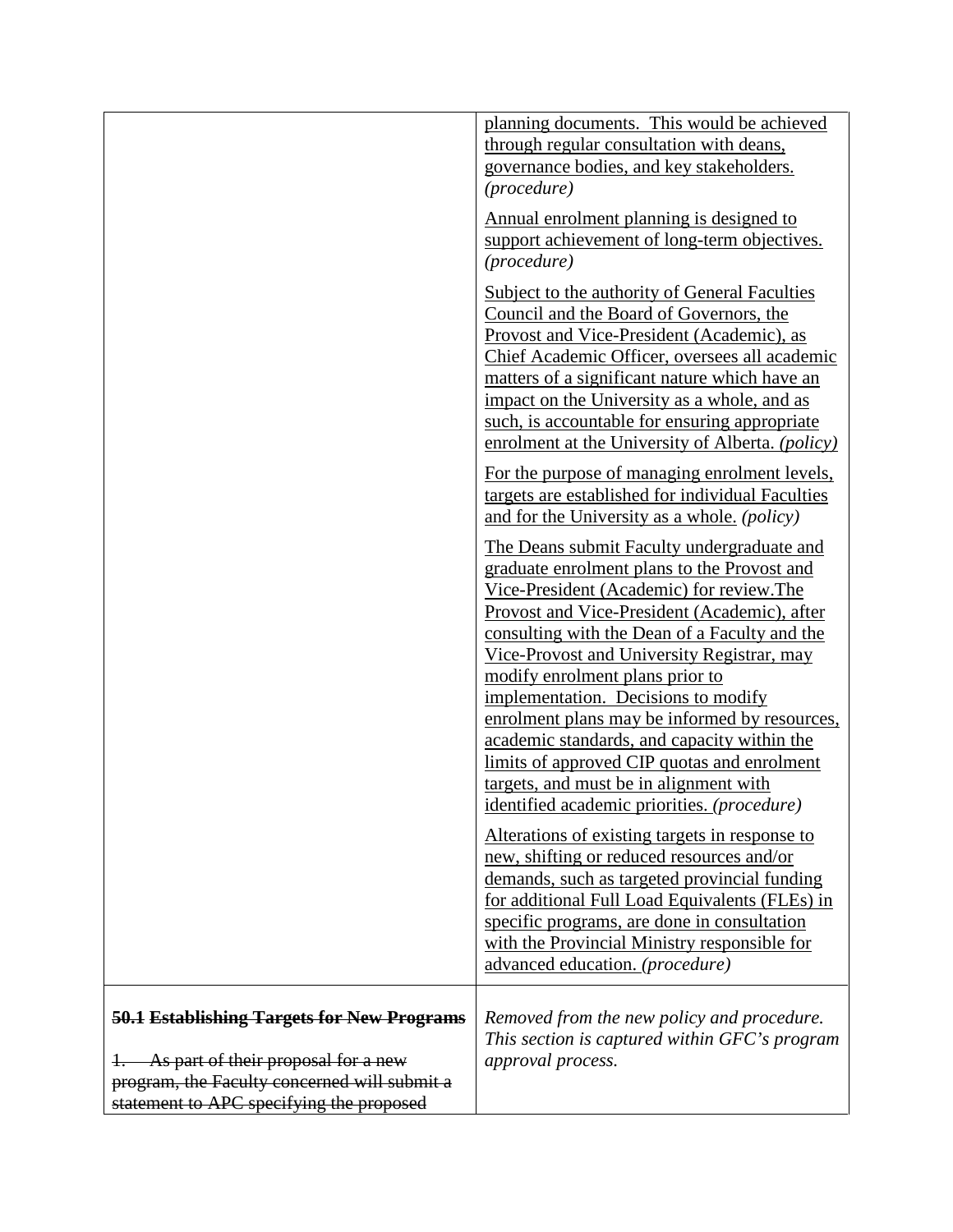| program's effect on the existing Faculty                                                       |  |
|------------------------------------------------------------------------------------------------|--|
|                                                                                                |  |
| enrolment target and including:                                                                |  |
|                                                                                                |  |
| a detailed statement of the impact of the<br>$a -$                                             |  |
| new program on relevant aspects of available<br>human, physical and financial resources;       |  |
|                                                                                                |  |
| b. a statement detailing demand and supply<br>of graduates in the relevant field in Alberta    |  |
| (and Canada);                                                                                  |  |
| e. a draft University Calendar statement                                                       |  |
| detailing admission and academic standing                                                      |  |
| criteria to be applied in the first and subsequent                                             |  |
| years of the program; and                                                                      |  |
| the likely effects of the proposed program<br>$d-$                                             |  |
| and change in Faculty enrolment target on                                                      |  |
| other academic units and the library at the                                                    |  |
| University.                                                                                    |  |
|                                                                                                |  |
| APC will seek advice from ASC on the                                                           |  |
| admissions and academic standing components                                                    |  |
| of the proposal. (See also Section 12.)                                                        |  |
|                                                                                                |  |
| APC, following consultation with the                                                           |  |
| Faculty concerned, will either forward the                                                     |  |
| proposal and its attendant recommendation to                                                   |  |
| GFC, attaching any observations deemed                                                         |  |
| appropriate, or will refer the proposal back to                                                |  |
| the originating unit for further review. (See                                                  |  |
| also Section 3.)                                                                               |  |
| GFC, after considering a new program                                                           |  |
| proposal, will forward the proposal and                                                        |  |
| attendant recommendation to the Board of                                                       |  |
| Governors for its review.                                                                      |  |
|                                                                                                |  |
| 50.2 Enrolment Targets                                                                         |  |
|                                                                                                |  |
| Achieving the appropriate number, mix and<br>Under enrolment management, overall Faculty       |  |
| caliber of students is both an annual and long-<br>targets comprise all continuing students,   |  |
| term enterprise. The long-term enrolment<br>readmissions and anticipated new students          |  |
| objectives for the institution are informed by<br>registered in programs offered by the        |  |
| the Institutional Strategic Plan, individual<br>Faculty. In order to achieve stable enrolments |  |
| Faculty strategic plans, and other<br>over time, the available admission and                   |  |
| environmental factors. The long-term<br>readmission spaces in a program are adjusted           |  |
| enrolment objectives are achieved through<br>each year according to the number of              |  |
| specific annual planning exercises in<br>continuing students currently enrolled and            |  |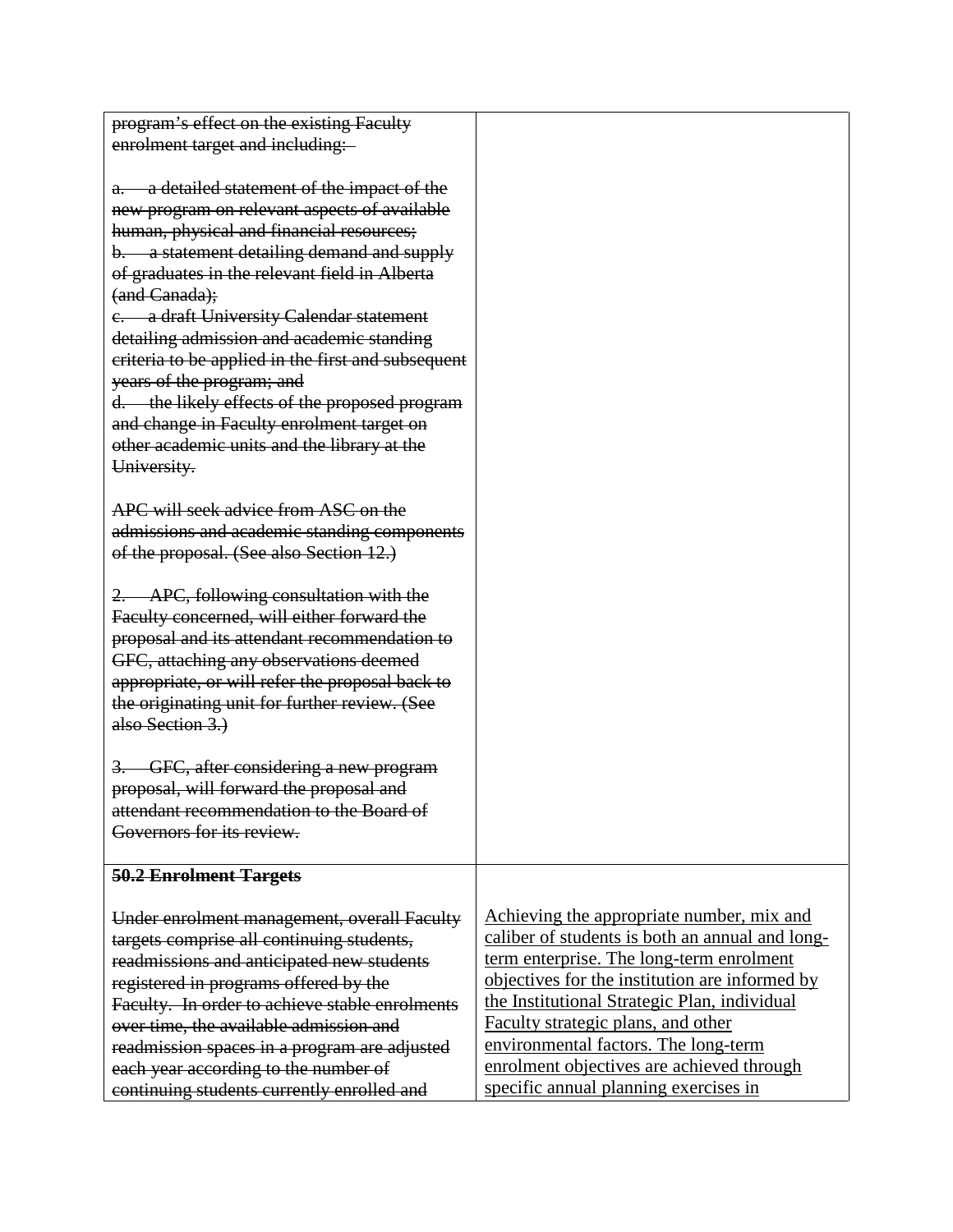| projected for the next three years. The internal                            | conjunction with key institutional long-term                                                                                                                                                                                                                                                                                                                                                                                                                                                                                                                                                                                                        |
|-----------------------------------------------------------------------------|-----------------------------------------------------------------------------------------------------------------------------------------------------------------------------------------------------------------------------------------------------------------------------------------------------------------------------------------------------------------------------------------------------------------------------------------------------------------------------------------------------------------------------------------------------------------------------------------------------------------------------------------------------|
| projections and management of these                                         | planning documents. This would be achieved                                                                                                                                                                                                                                                                                                                                                                                                                                                                                                                                                                                                          |
| enrolment subsets is done by individual                                     | through regular consultation with deans,                                                                                                                                                                                                                                                                                                                                                                                                                                                                                                                                                                                                            |
| Faculties in collaboration with the Office of the                           | governance bodies, and key stakeholders.                                                                                                                                                                                                                                                                                                                                                                                                                                                                                                                                                                                                            |
| Registrar and Student Awards. Overall Faculty<br>targets are listed below.  | Annual enrolment planning is designed to<br>support achievement of long-term objectives.<br>The Provost and Vice-President (Academic)<br>initiates the undergraduate enrolment planning<br>process for the following academic year by<br>contacting Deans with a letter outlining<br>institutional priorities relative to enrolment<br>consistent with long-term enrolment<br>management goals. The Deans, in<br>collaboration with the Vice-Provost and<br>University Registrar, then prepare an annual<br>enrolment plan for each Faculty in compliance<br>with approved Comprehensive Institutional<br>Plan (CIP) enrolment targets. (procedure) |
| University of Alberta: Undergraduate<br><b>Enrolment Targets by Faculty</b> | Removed from the new policy and procedure.                                                                                                                                                                                                                                                                                                                                                                                                                                                                                                                                                                                                          |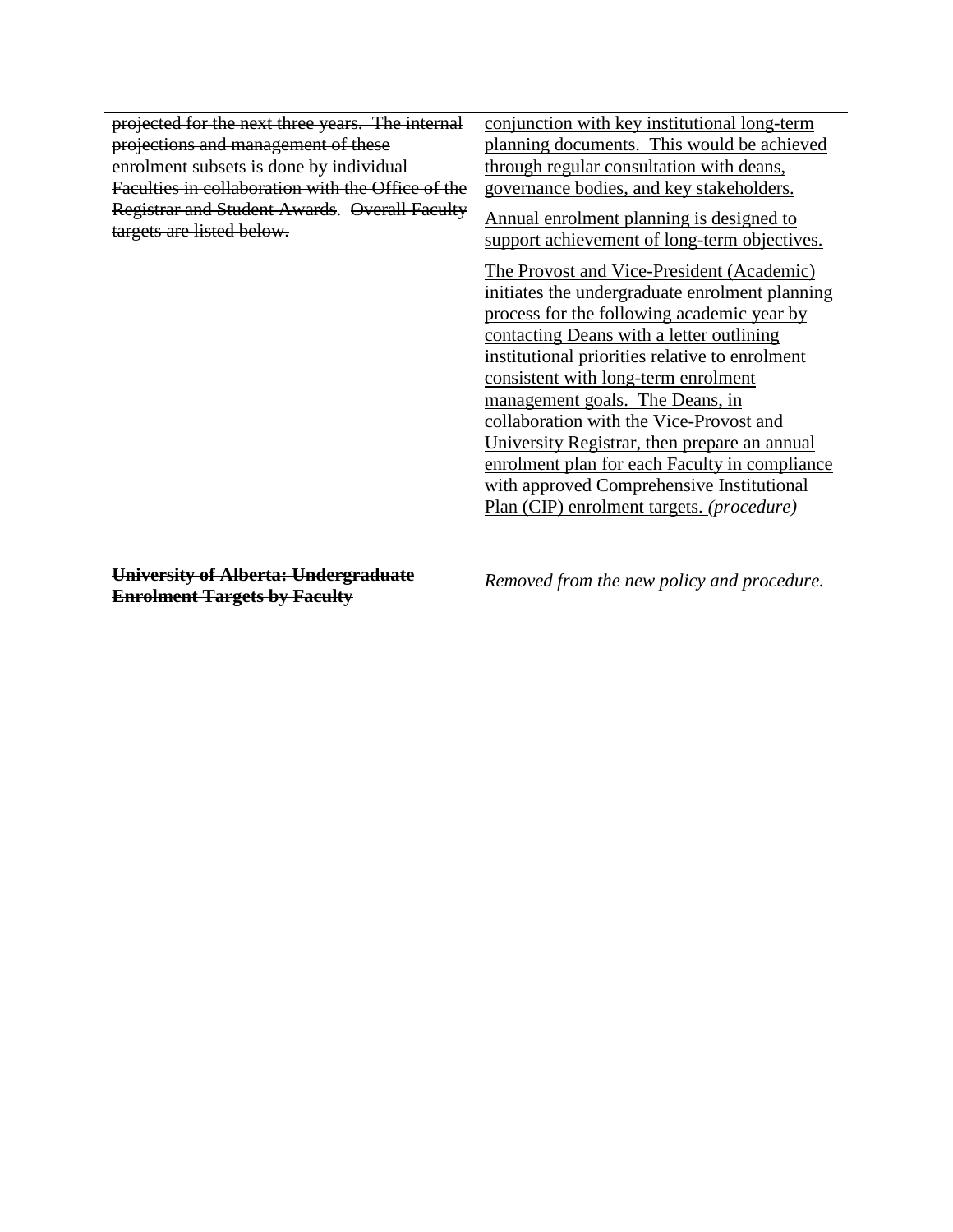### **50.3 Annual Review of Targets**

1. In the Fall of each year, the Provost and Vice-President (Academic) will report for information to ASC, APC, GFC and the Board of Governors the minimum admission averages and the actual enrolment in individual Faculties compared with Faculty targets for that year.

2. In order to effectively manage overall enrolment for the following year, each Fall the Provost and Vice-President (Academic), the Registrar and the Dean of each Faculty will review and adjust as necessary the Faculty's enrolment target. Once the Faculty target is established, the Dean will provide the Office of the Registrar and Student Awards with individual program targets to facilitate the Admission process.

The Provost and Vice-President (Academic) will report annually to General Faculties Council and the Board of Governors, and to appropriate standing committees, the undergraduate minimum admission averages, and actual undergraduate and graduate enrolment (compared to Faculty targets) for that year. *(procedure)*

The Vice-Provost and University Registrar (or delegate) meets with individual Deans (or delegate) to provide support and advice on Faculty-specific undergraduate enrolment planning and management, including the following: preparing enrolment projections; assisting Faculties with meeting institutional enrolment targets and goals; collecting and analyzing data; identifying trends and issues; determining admission averages; and monitoring all stages of the enrolment cycle. *(procedure)*

The Deans submit Faculty undergraduate and graduate enrolment plans to the Provost and Vice-President (Academic) for review.The Provost and Vice-President (Academic), after consulting with the Dean of a Faculty and the Vice-Provost and University Registrar, may modify enrolment plans prior to implementation. Decisions to modify enrolment plans may be informed by resources, academic standards, and capacity within the limits of approved CIP quotas and enrolment targets, and must be in alignment with identified academic priorities. *(procedure)*

Alterations of existing targets in response to new, shifting or reduced resources and/or demands, such as targeted provincial funding for additional Full Load Equivalents (FLEs) in specific programs, are done in consultation with the Provincial Ministry responsible for advanced education. *(procedure)*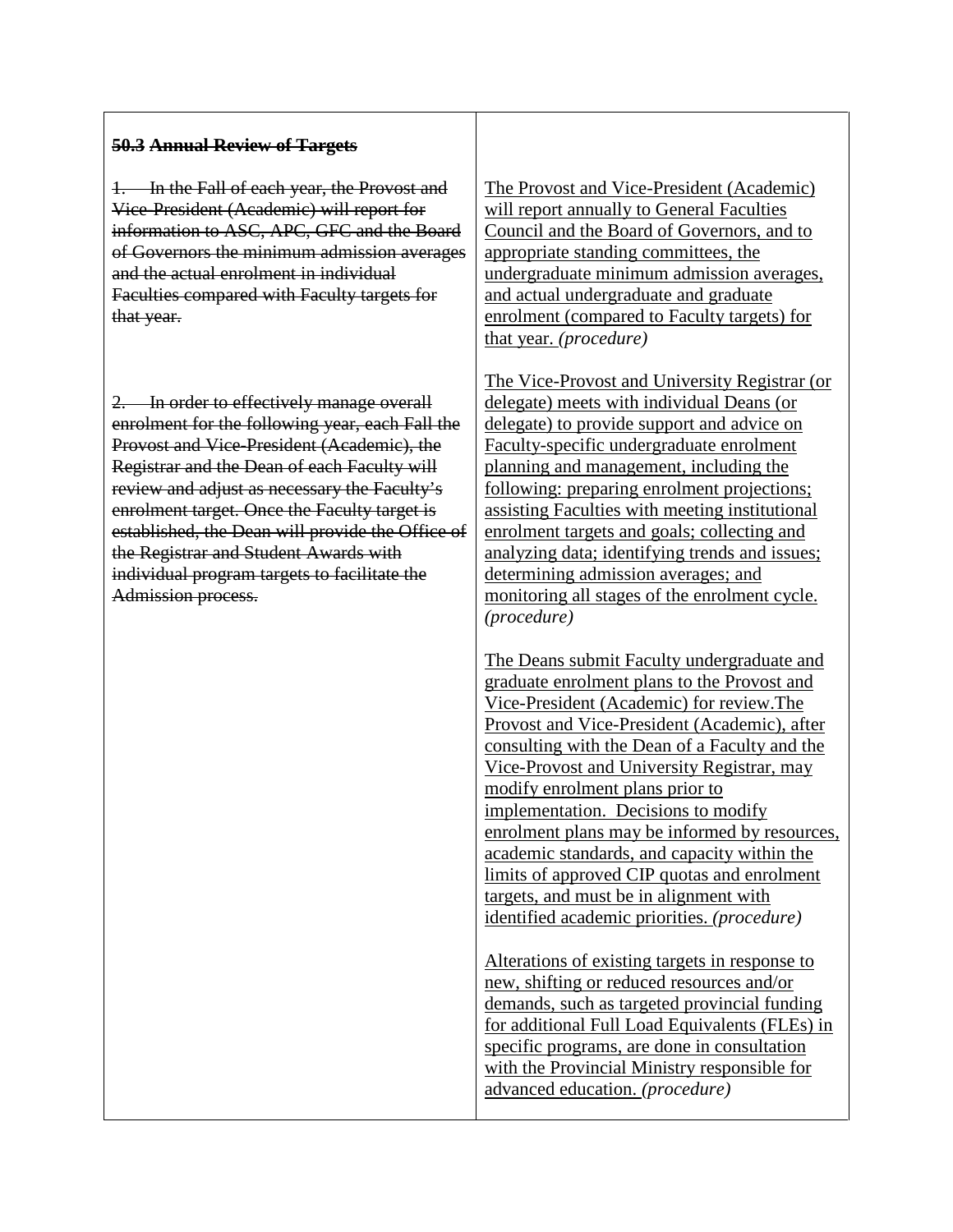In cases where changes in enrolments over one or more years result in variations of more than 5% from a Faculty's enrolment target given in 50.2, the Faculty concerned will submit a statement to APC including:

a. the reasons for the changes;

b. a statement of the impact of the changes on relevant aspects of available human, physical and financial resources;

c. the effect of the changes on the Faculty and other academic units including the library; and

d. recommendations concerning how the Faculty intends to respond to the changes. APC will then make a determination as to whether the Faculty's target should be changed.

4. Each Fall, the Dean of the Faculty of Graduate Studies and Research will, in cooperation with Deans and/or Department Chairs, develop an annual target and projections for graduate enrolment for the following year and report this to the Provost and Vice-President (Academic), Deans/Department Chairs, the Office of the Registrar and Student Awards, and the Office of Budget and Statistics.

The Provost and Vice-President (Academic) approves enrolment plans and submits enrolment targets through the CIP, which is recommended from General Faculties Council (delegated to the GFC Academic Planning Committee) to the Board of Governors for final approval. *(procedure)*

*Removed from the new policy and procedure. This information is contained within the Comprehensive Institutional Plan (CIP), which GFC APC (acting on delegated authority from GFC) recommends to the Board of Governors annually.*

*GFC (delegated to the GFC Academic Planning Committee) is the approver of changes to the new procedure.*

*Removed from the new policy and procedure, as it does not reflect current practice, and these responsibilities are included in the broader responsibility of the Provost and the Deans for managing enrolment.*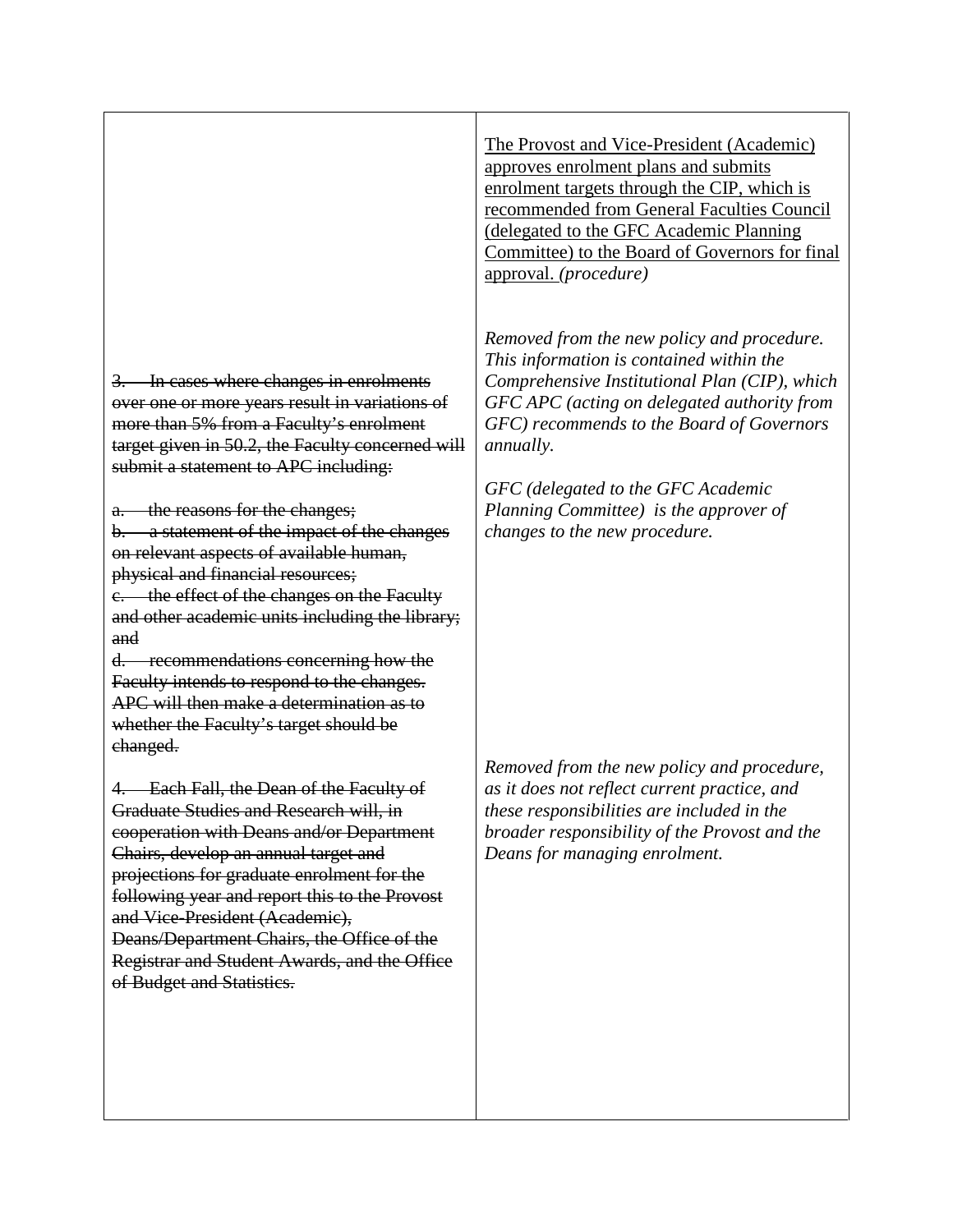### **50.4 Changing Established Enrolment Targets**

From time to time, the Provost and Vice-President (Academic) or Deans, in consultation with each other, may reallocate spaces between programs within the Faculty or alter existing targets in response to new, shifting or reduced resources and/or demands.

1. In cases where spaces are reallocated within an existing target, no approval beyond the Provost and Vice-President (Academic) is necessary. Such changes must be made in consultation with any affected academic units including the library. Written notification should be provided to the Provost and Vice-President (Academic), the Registrar and the Office of Budget and Statistics.

2. In cases where proposed changes result in variations of more than 5% from a Faculty's existing overall enrolment target, the Faculty concerned or the Provost and Vice-President (Academic), as appropriate, will submit a statement to APC including:

a. the reasons for the proposed changes; b. a detailed statement of the impact of the changes on relevant aspects of available human, physical and financial resources; and c. the effect of the proposed changes on the Faculty and other academic units including the library

The Provost and Vice-President (Academic), after consulting with the Dean of a Faculty and the Vice-Provost and University Registrar, may modify enrolment plans prior to implementation. Decisions to modify enrolment plans may be informed by resources, academic standards, and capacity within the limits of approved CIP quotas and enrolment targets, and must be in alignment with identified academic priorities.*(procedure)*

Alterations of existing targets in response to new, shifting or reduced resources and/or demands, such as targeted provincial funding for additional Full Load Equivalents (FLEs) in specific programs, are done in consultation with the Provincial Ministry responsible for advanced education. *(procedure)*

The Provost and Vice-President (Academic) approves enrolment plans and submits enrolment targets through the Comprehensive Institutional Plan (CIP), which is recommended from General Faculties Council (delegated to the GFC Academic Planning Committee) to the Board of Governors for final approval. *(procedure)*

*Removed from the new policy and procedure, as the process is out-of-date, and this information is contained within the CIP, which GFC APC (acting under delegated authority of GFC) recommends to the Board of Governors annually.* 

*General Faculties Council (delegated to the GFC Academic Planning Committee) is the final approver of changes to the new procedure.*

APC, following consultation with the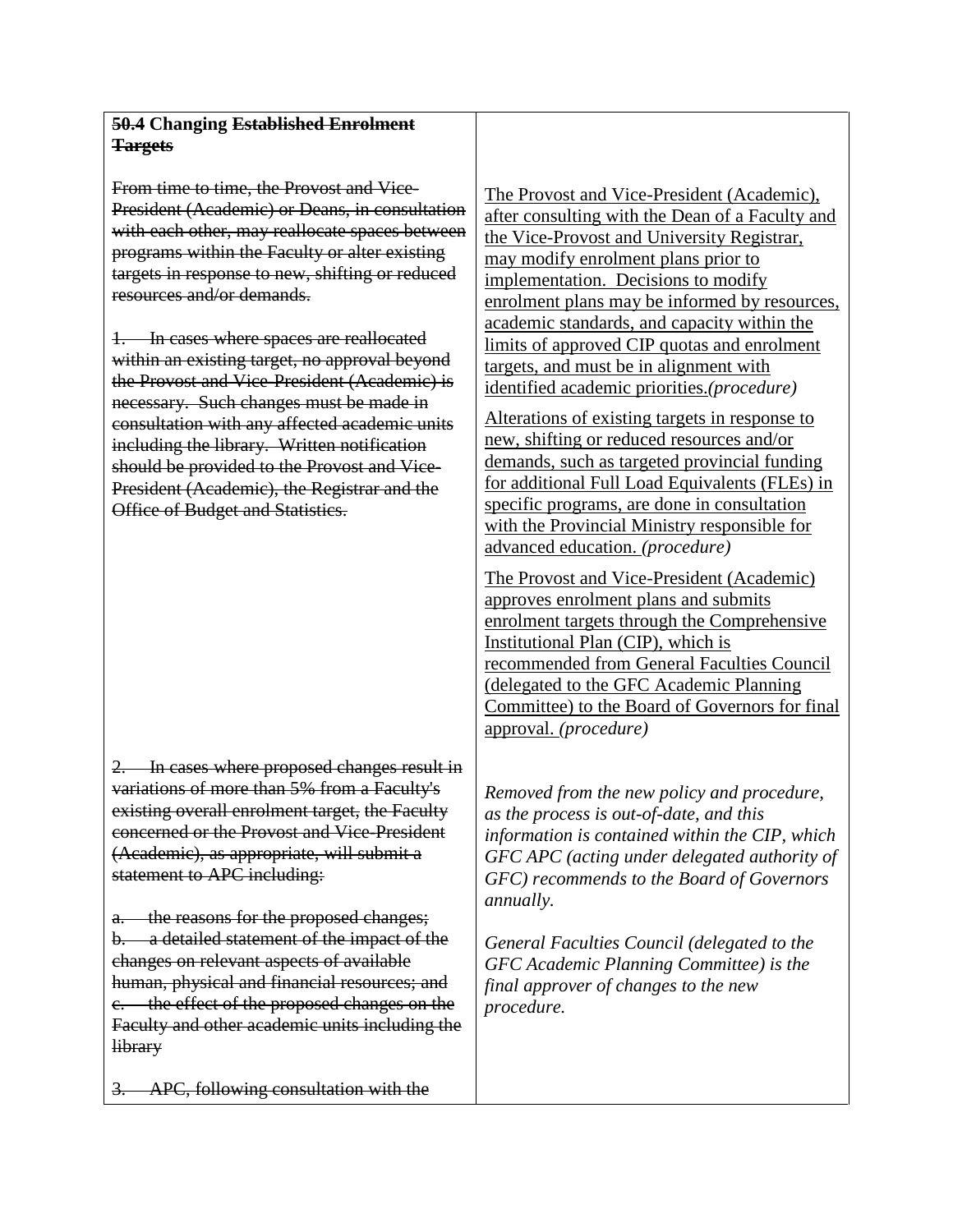| Faculty concerned or the Provost and Vice-           |                                              |
|------------------------------------------------------|----------------------------------------------|
| President (Academic), will either forward the        |                                              |
| proposal and its attendant recommendation to         |                                              |
| GFC, attaching any observations deemed               |                                              |
| appropriate, or will refer the proposal back to      |                                              |
| the originating unit for further review.             |                                              |
|                                                      |                                              |
| GFC, after considering the proposal, will            |                                              |
| forward the proposal and its attendant               |                                              |
| recommendation to the Board of Governors for         |                                              |
| its review.                                          |                                              |
|                                                      |                                              |
| 50.5 Aboriginal Admission                            | Removed from the new policy and procedure,   |
|                                                      | as this is found in the University Calendar. |
| The University of Alberta is committed to the        |                                              |
| recruitment, retention and graduation of             |                                              |
| Aboriginal students' study towards a                 |                                              |
| degree. The University also recognizes that          |                                              |
| Aboriginal applicants have traditionally been        |                                              |
| underrepresented in higher education and has         |                                              |
| adopted the Aboriginal Student Policy (see           |                                              |
| Section 108.13) with a view to having the            |                                              |
| University's Aboriginal student population           |                                              |
| attain a level that is at least proportionate to the |                                              |
| Aboriginal population of the province.               |                                              |
|                                                      |                                              |
| In order to facilitate appropriate representation    |                                              |
| of Aboriginal students on campus, additional         |                                              |
| qualified applicants may be considered over          |                                              |
| and above the Aboriginal students who are            |                                              |
| admitted in the regular competition for places       |                                              |
| in a Faculty. Aboriginal applicants (see             |                                              |
| Section 11.9) who wish to be considered for          |                                              |
| such additional places must attain the               |                                              |
| minimum admission requirements of their              |                                              |
| chosen program as prescribed by the                  |                                              |
| University and its Faculties and Schools. To         |                                              |
| assist the University in achieving this overall      |                                              |
| goal, Faculties are encouraged to set aside          |                                              |
| places specifically for aboriginal applicants,       |                                              |
| the number being consistent with the available       |                                              |
| pool, student interests, and available teaching      |                                              |
| and learning support services.                       |                                              |
|                                                      |                                              |
| Aboriginal enrollment in each Faculty will be        |                                              |
| detailed in an annual report provided by the         |                                              |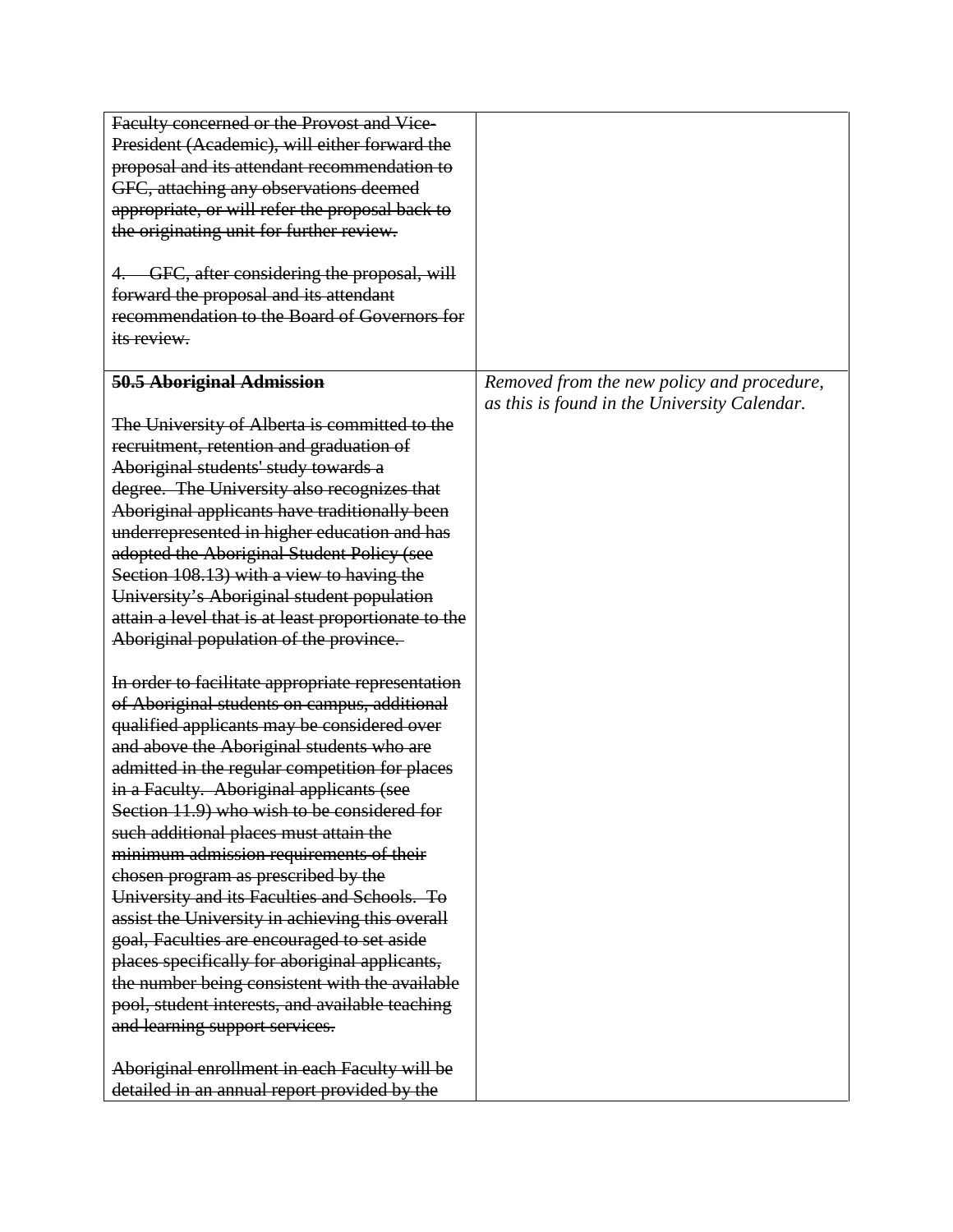| Registrar's Office, and monitored and             |                                                |
|---------------------------------------------------|------------------------------------------------|
| evaluated by the Office of the Provost and        |                                                |
| Vice-President (Academic).                        |                                                |
|                                                   |                                                |
| The University shall encourage Faculties to       |                                                |
| identify other significantly under-represented    |                                                |
| groups with a view to having the student          |                                                |
| population broadly representative of the public   |                                                |
| the University serves.                            |                                                |
|                                                   |                                                |
| <b>50.6 Citizenship and Residence</b>             | Removed from the new policy and procedure      |
|                                                   | as this information is found in the University |
| The University of Alberta is committed to         | Calendar and contained within the Annual       |
| admitting highly qualified students from          | <b>Enrolment Report.</b>                       |
| Alberta, Canada and the International             |                                                |
|                                                   |                                                |
| Community.                                        |                                                |
| In order to meet the needs of the                 |                                                |
|                                                   |                                                |
| community that the University serves,             |                                                |
| individual Faculties may establish internal       |                                                |
| program targets with regard to the citizenship    |                                                |
| and residence of undergraduate students. Such     |                                                |
| targets shall be established with the approval of |                                                |
| the Provost and Vice-President (Academic).        |                                                |
|                                                   |                                                |
| 2. No non-resident* shall be admitted to a        |                                                |
| program who is less qualified than any Alberta    |                                                |
| resident who is denied admission to that          |                                                |
| program.                                          |                                                |
|                                                   |                                                |
| A resident of Alberta is defined as a             |                                                |
| Canadian citizen or Permanent Resident            |                                                |
| (Landed Immigrant) who has been                   |                                                |
| continuously resident in the Province of          |                                                |
| Alberta, or the Yukon or Northwest Territories    |                                                |
| for at least one year immediately prior to the    |                                                |
| first day of classes of the session for which     |                                                |
| admission is sought. The one year residence       |                                                |
| period shall not be considered broken where       |                                                |
| the admission committee is satisfied that the     |                                                |
| applicant was temporarily out of the              |                                                |
| province on vacation, on short-term               |                                                |
| employment, or as a full-time                     |                                                |
| student. Applicants on student authorization      |                                                |
| cannot establish residence during a period as a   |                                                |
| full-time student in an Alberta secondary or      |                                                |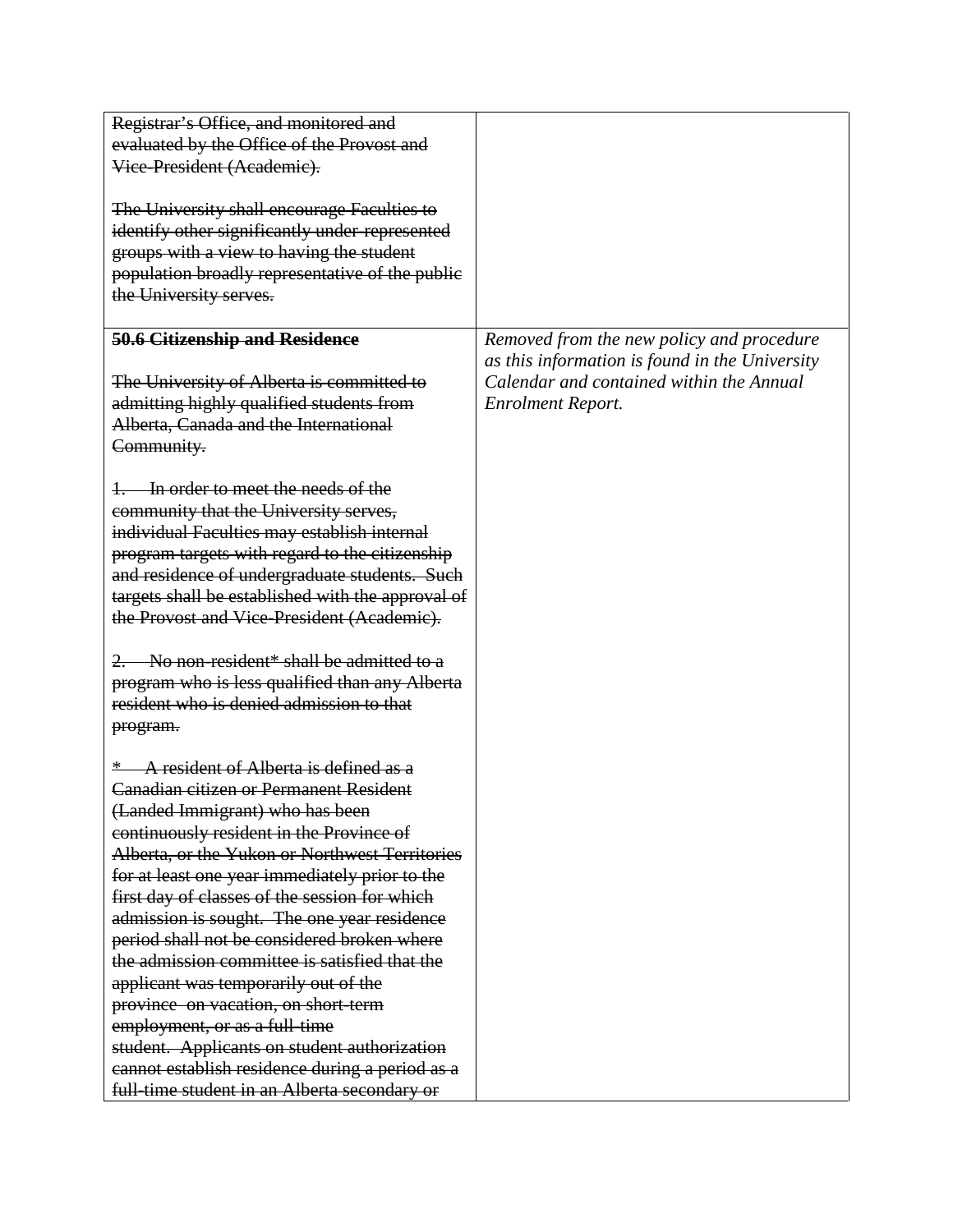| post-secondary institution since a stay under<br>student authorization is considered to be a<br>visiting period.<br>3. The Provost and Vice-President<br>(Academic) shall report once every three years<br>to the General Faculties Council on the<br>Citizenship and Residence of Undergraduate<br>students at the University and on the<br>University's ability to achieve a student<br>population that is broadly representative of the<br>public the University serves (including<br>information on Aboriginal enrolment at this<br>institution). |                                                                                                         |
|-------------------------------------------------------------------------------------------------------------------------------------------------------------------------------------------------------------------------------------------------------------------------------------------------------------------------------------------------------------------------------------------------------------------------------------------------------------------------------------------------------------------------------------------------------|---------------------------------------------------------------------------------------------------------|
| 50.7 Entrance Quotas                                                                                                                                                                                                                                                                                                                                                                                                                                                                                                                                  |                                                                                                         |
| Due to the nature of the placements<br>ł.<br>required and/or agreements with Provincial<br><b>Health Authorities, the Health Sciences</b><br>Faculties have specific entrance quotas in<br>addition to their Faculty targets within the<br>overall University enrolment management. In<br>these areas formal admission committees are<br>required. (See also 11.6.2.) The following<br>represent current Board approved entrance<br>quotas:                                                                                                           | Removed from new policy and procedure as<br>the information is contained in the University<br>Calendar. |
| University of Alberta: Health Sciences<br><b>Entrance Quotas</b>                                                                                                                                                                                                                                                                                                                                                                                                                                                                                      | Removed from the new policy and procedure.                                                              |
| The target numbers set out in 50.2.2 do<br>2.<br>not supersede the specific entrance quotas for<br>the health sciences set out in Section 50.7.<br>(GFC 27 MAY 2002) (BG 30 MAY 2002)                                                                                                                                                                                                                                                                                                                                                                 |                                                                                                         |
| Information on the procedures used in<br>3.<br>admitting students to Faculties with entrance<br>quotas appear in the Undergraduate Admission<br>Section (Section 13-17) of the University of<br>Alberta Calendar.                                                                                                                                                                                                                                                                                                                                     |                                                                                                         |
| 50.8 Regulations Regarding Admission to<br><b>Faculties with Entrance Quotas</b>                                                                                                                                                                                                                                                                                                                                                                                                                                                                      | Removed from the new policy and procedure.                                                              |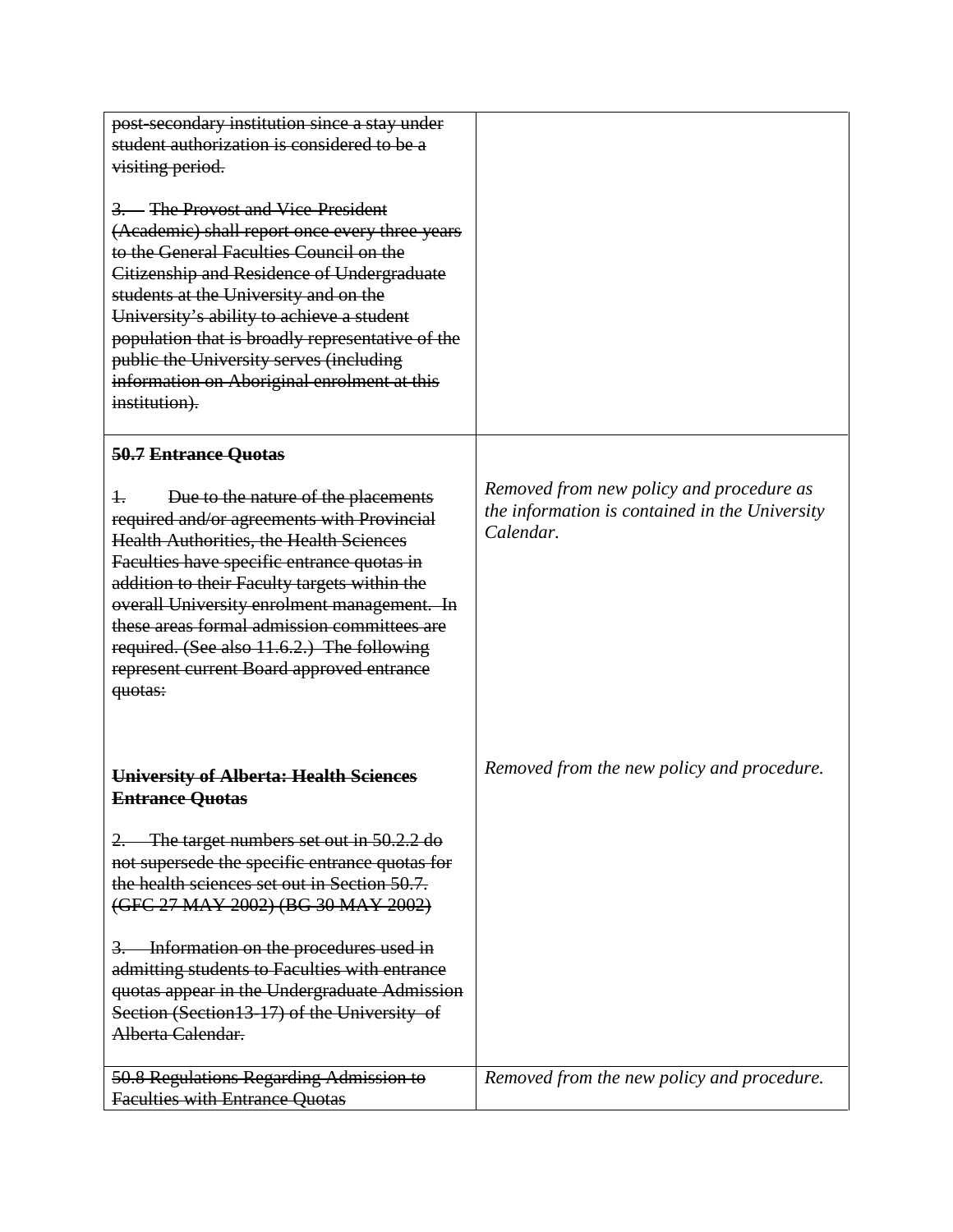| See Section 11.6                                                                                                                                                                                                                                                                                                                                                                 |                                                                                                                                                                                                                                  |
|----------------------------------------------------------------------------------------------------------------------------------------------------------------------------------------------------------------------------------------------------------------------------------------------------------------------------------------------------------------------------------|----------------------------------------------------------------------------------------------------------------------------------------------------------------------------------------------------------------------------------|
| 50.9 Quotas on Courses                                                                                                                                                                                                                                                                                                                                                           |                                                                                                                                                                                                                                  |
| It shall be a general policy of the University to<br>make every effort to accommodate all students<br>wishing to enroll in courses approved for their<br>programs.                                                                                                                                                                                                               | Removed from the new policy and procedure.<br>This section will be incorporated as part of the<br>review being conducted by the ad hoc<br>Committee on Program Approval Pathways,<br>established by the GFC Executive Committee. |
| No student shall be excluded by reason of a<br>quota from registering in a course required for<br>her or his program.                                                                                                                                                                                                                                                            |                                                                                                                                                                                                                                  |
| It will be the responsibility of Deans to<br>determine whether quotas should be imposed<br>on specific courses.                                                                                                                                                                                                                                                                  |                                                                                                                                                                                                                                  |
| 50.10 Recommendations of the 1996<br>Quinquennial Review Committee                                                                                                                                                                                                                                                                                                               | Removed from the new policy and procedure<br>as this is an outdated reference.                                                                                                                                                   |
| In view of the procedures set out in 50.1 to<br>Section 50.4, the 1996 Quinquennial Review<br>Committee recommends that the quinquennial<br>review process be discontinued and that review<br>of enrolment management be undertaken by<br>the Office of the Provost and Vice-President<br>(Academic) and an appropriately constituted<br>subcommittee of APC as the need arises. |                                                                                                                                                                                                                                  |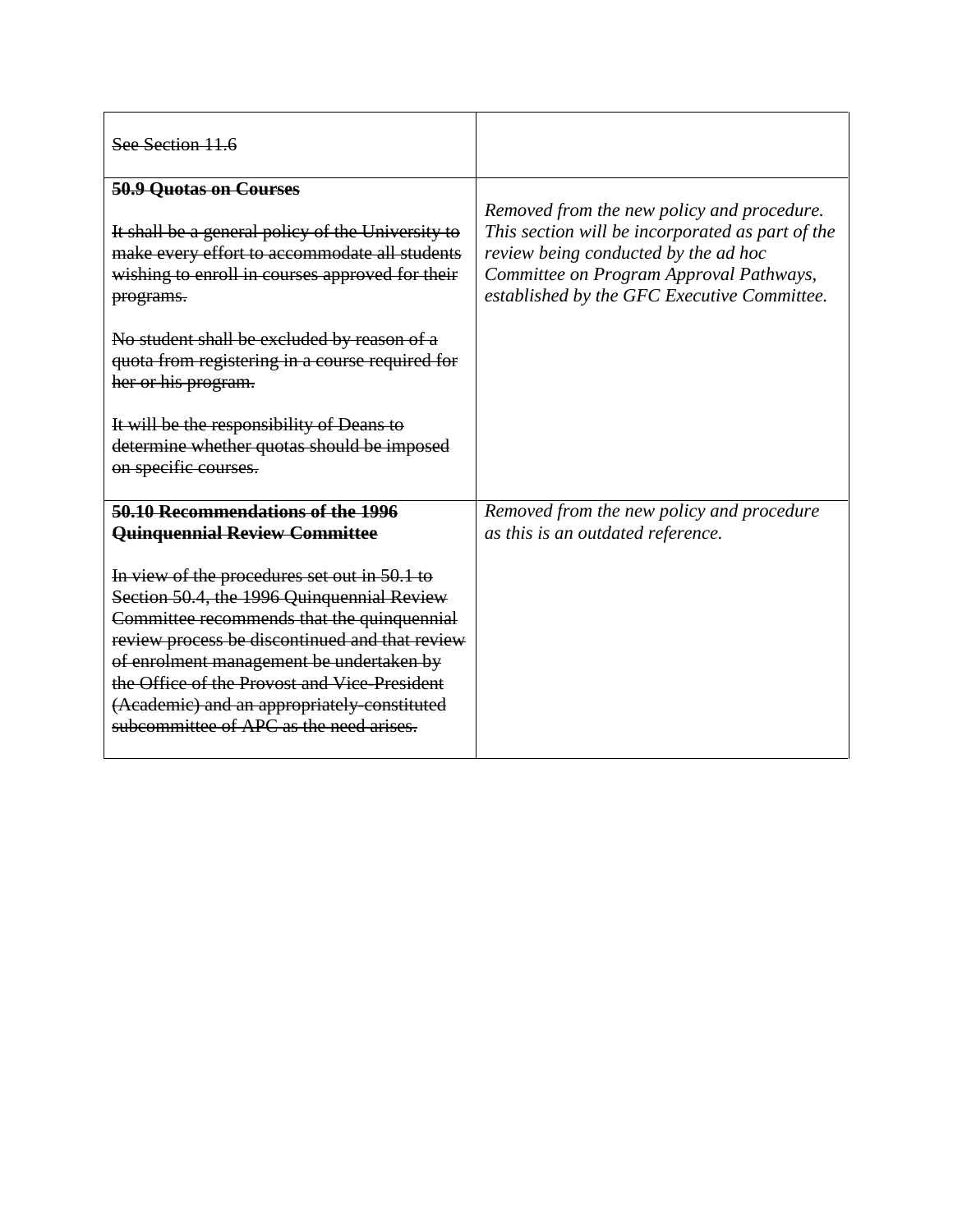

**Original Approval Date: Most Recent Approval Date:** 

#### **Most Recent Editorial Date:**

# **Enrolment Management Policy**

| <b>Office of Accountability:</b>                | Provost and Vice-President (Academic)                                                                                                                                                                                                                                             |
|-------------------------------------------------|-----------------------------------------------------------------------------------------------------------------------------------------------------------------------------------------------------------------------------------------------------------------------------------|
| <b>Office of Administrative Responsibility:</b> | Provost and Vice-President (Academic)                                                                                                                                                                                                                                             |
| Approver:                                       | General Faculties Council and Board of Governors                                                                                                                                                                                                                                  |
| Scope:                                          | Compliance with this University policy extends to all<br>academic staff, administrators, colleagues, and support<br>staff as outlined and defined in the Recruitment Policy<br>(Appendix A and Appendix B: Definitions and Categories);<br>and members of the Board of Governors. |

#### **Overview**

The *Post-Secondary Learning Act* of Alberta gives the Board of Governors authority to "manage and operate the public post-secondary institution in accordance with its mandate," and to "make and publish rules respecting the **enrolment** of students to take courses, programs of study or training" (section 60(1)(a) and (d)(i)).

The *Post-Secondary Learning Act* of Alberta gives GFC responsibility, subject to the authority of the Board of Governors, over "academic affairs" (section 26(1)).

#### Purpose

To articulate the University's approach to managing institutional enrolment, including **enrolment targets**, in alignment with short and long-term objectives.

Enrolment and student access at the University of Alberta are affected by a variety of factors, including student demand, workforce demand, and available resources. A top-ranked public teaching and research-intensive university relies on a student population that meets a broad range of criteria in order to achieve its academic mission.

### **POLICY**

Subject to the authority of General Faculties Council and the Board of Governors, the Provost and Vice-President (Academic), as Chief Academic Officer, oversees all academic matters of a significant nature which have an impact on the University as a whole, and as such, is accountable for ensuring appropriate enrolment at the University of Alberta.

The University of Alberta establishes enrolment criteria that ensure academic ability, mix of graduate and undergraduate students, desired number of student places in each Faculty, desired demographic diversity, and relationships with target communities. These criteria are used to inform short, medium and long-term enrolment plans.

For the purpose of managing enrolment levels, targets are established for individual Faculties and for the University as a whole.

Enrolment management processes are detailed in the Enrolment Management Procedure.

### **DEFINITIONS**

Any definitions listed in the following table apply to this document only with no implied or intended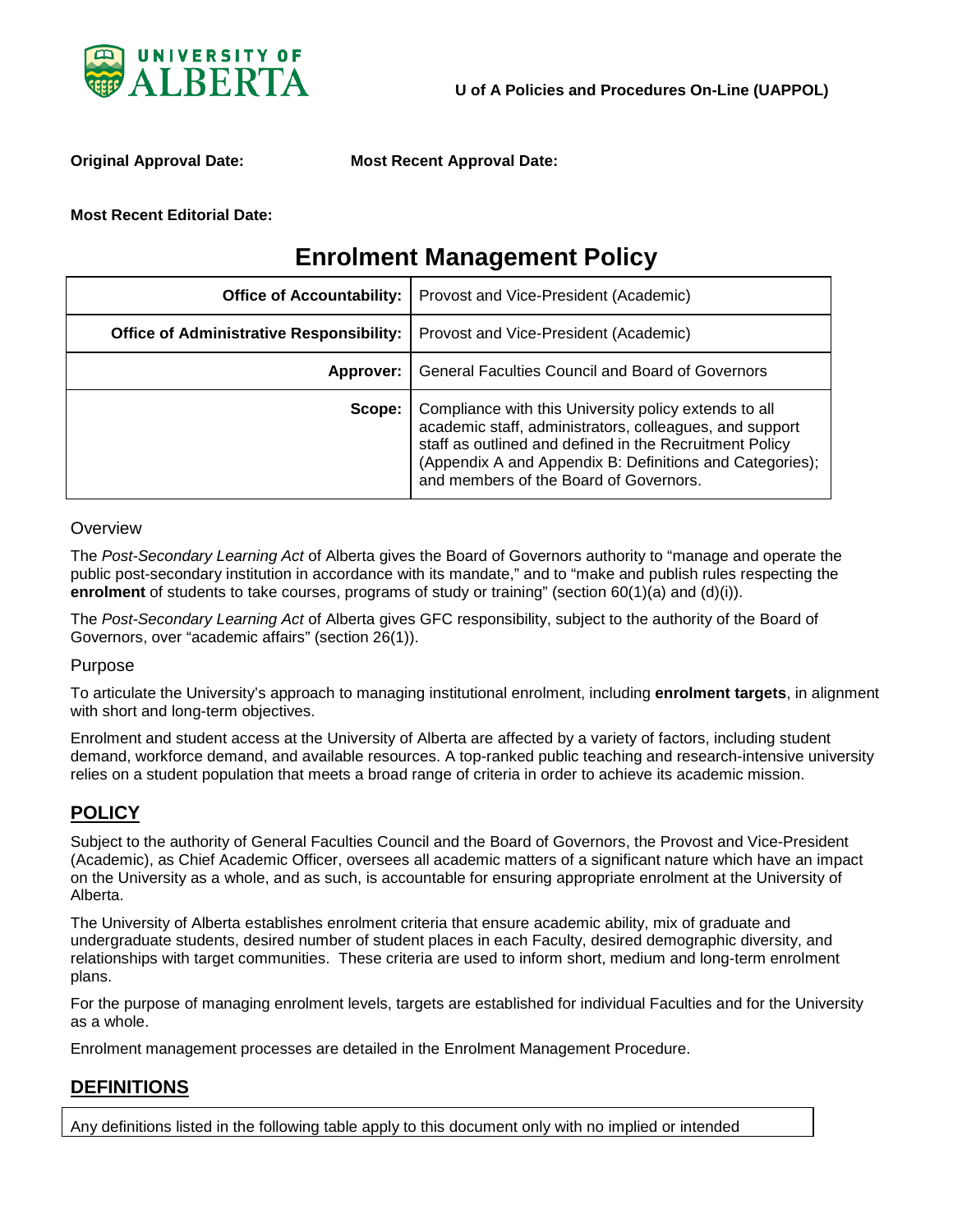

| institution-wide use. $[ATop]$      |                                                                                                                                                                                      |
|-------------------------------------|--------------------------------------------------------------------------------------------------------------------------------------------------------------------------------------|
| <b>Enrolment</b>                    | The total number of Full Load Equivalents (FLEs) registered on an<br>annual basis in a program, Faculty, and the University.                                                         |
| <b>Enrolment Target</b>             | The total number of Full Load Equivalents (FLEs) to be registered on an<br>annual basis in a Faculty and the University, as approved by the Board<br>of Governors.                   |
| <b>Full Load Equivalents (FLEs)</b> | As defined by the Ministry of Advanced Education, a FLE is a unit<br>measure of enrolment in which one FLE represents one student taking a<br>full load in a standard year of study. |

### **RELATED LINKS**

Should a link fail, please contact [uappol@ualberta.ca.](mailto:uappol@ualberta.ca) **[▲Top]**

[Office of the Provost and Vice-President \(Academic\)](http://www.provost.ualberta.ca/) (University of Alberta)

**[Office of the Registrar](http://www.registrarsoffice.ualberta.ca/) (University of Alberta)** 

[University Governance](http://governance.ualberta.ca/) (University of Alberta)

**[Admissions Policy](https://policiesonline.ualberta.ca/policiesprocedures/policies/admissions-policy.pdf)** 

### **PUBLISHED PROCEDURES OF THIS POLICY**

Enrolment Management Procedure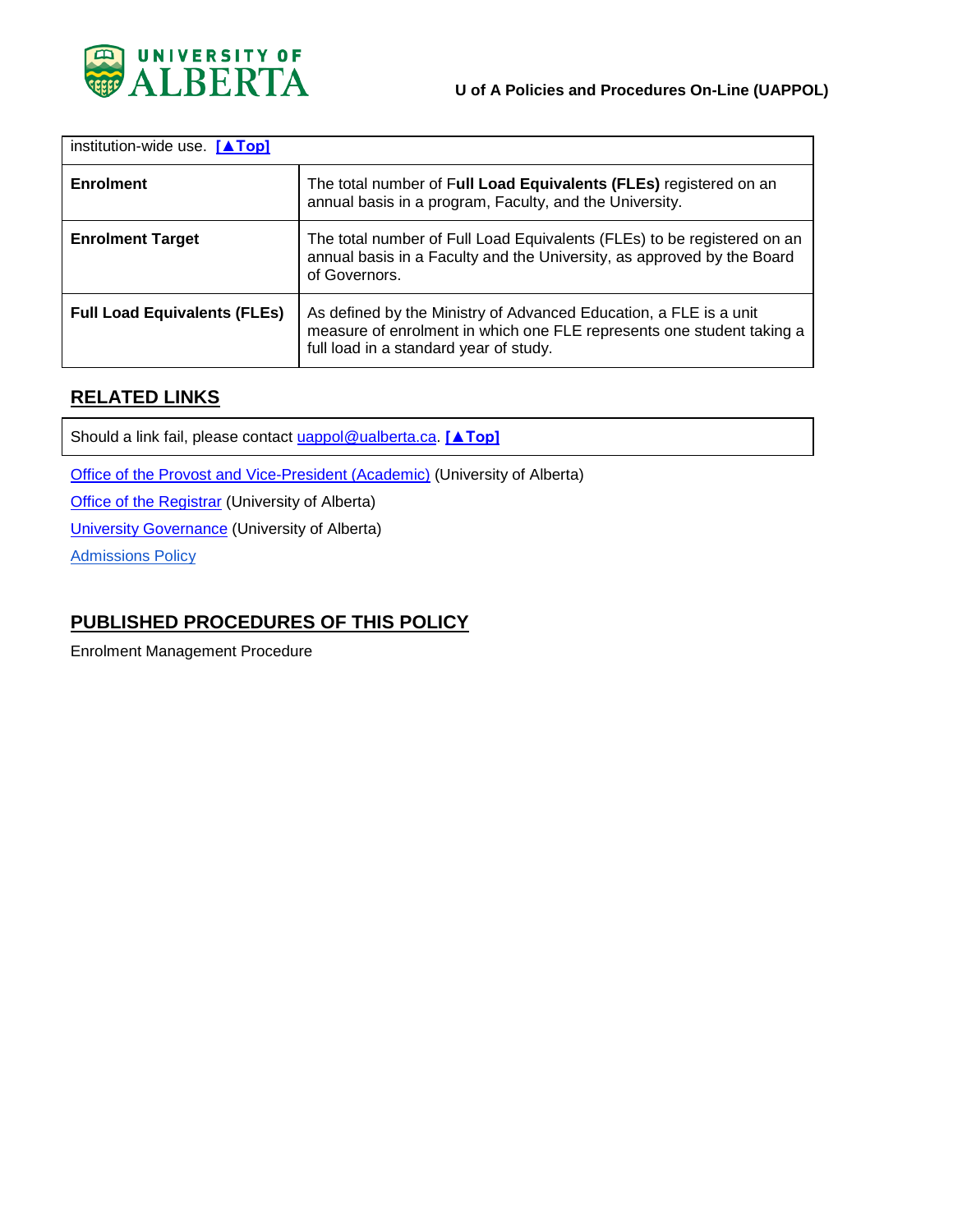

**Original Approval Date: Most Recent Approval Date: Most Recent Editorial Date:**

**Parent Policy: Enrolment Management Policy** 

# **Enrolment Management Procedure**

| <b>Office of Administrative Responsibility:</b> | Provost and Vice-President (Academic)                                                                                                                                                                                                                                             |
|-------------------------------------------------|-----------------------------------------------------------------------------------------------------------------------------------------------------------------------------------------------------------------------------------------------------------------------------------|
|                                                 | <b>Approver:</b>   General Faculties Council                                                                                                                                                                                                                                      |
| Scope:                                          | Compliance with this University policy extends to all<br>academic staff, administrators, colleagues, and support<br>staff as outlined and defined in the Recruitment Policy<br>(Appendix A and Appendix B: Definitions and Categories);<br>and members of the Board of Governors. |

#### Purpose

The University of Alberta requires effective enrolment management to fulfill institutional objectives and its academic mission. This procedure outlines the University's processes for managing **enrolment** and **enrolment targets**.

#### **PROCEDURE**

1. The Enrolment Management Process at the University of Alberta

Achieving the appropriate number, mix and calibre of students is both an annual and long-term enterprise. The longterm enrolment objectives for the institution are informed by the Institutional Strategic Plan, individual Faculty strategic plans, and other environmental factors. The long-term enrolment objectives are achieved through specific annual planning exercises in conjunction with key institutional long-term planning documents. This would be achieved through regular consultation with Deans, governance bodies, and key stakeholders.

Annual enrolment planning is designed to support achievement of long-term objectives.

2. Initiating the Annual Institutional Enrolment Management Process

The Provost and Vice-President (Academic) initiates the undergraduate enrolment planning process for the following academic year by contacting Deans with a letter outlining institutional priorities relative to enrolment consistent with long-term enrolment management goals. The Deans, in collaboration with the Vice-Provost and University Registrar, then prepare an annual enrolment plan for each Faculty in compliance with approved Comprehensive Institutional Plan (CIP) enrolment targets.

3. Preparing Annual Faculty Undergraduate Enrolment Plans

The Vice-Provost and University Registrar (or delegate) meets with individual Deans (or delegate) to provide support and advice on Faculty-specific undergraduate enrolment planning and management, including the following: preparing enrolment projections; assisting Faculties with meeting institutional enrolment targets and goals; collecting and analyzing data; identifying trends and issues; determining admission averages; and monitoring all stages of the enrolment cycle.

4. Proposing Annual Faculty Enrolment Plans

The Deans submit Faculty undergraduate and graduate enrolment plans to the Provost and Vice-President (Academic) for review. The Provost and Vice-President (Academic), after consulting with the Dean of a Faculty and the Vice-Provost and University Registrar, may modify enrolment plans prior to implementation. Decisions to modify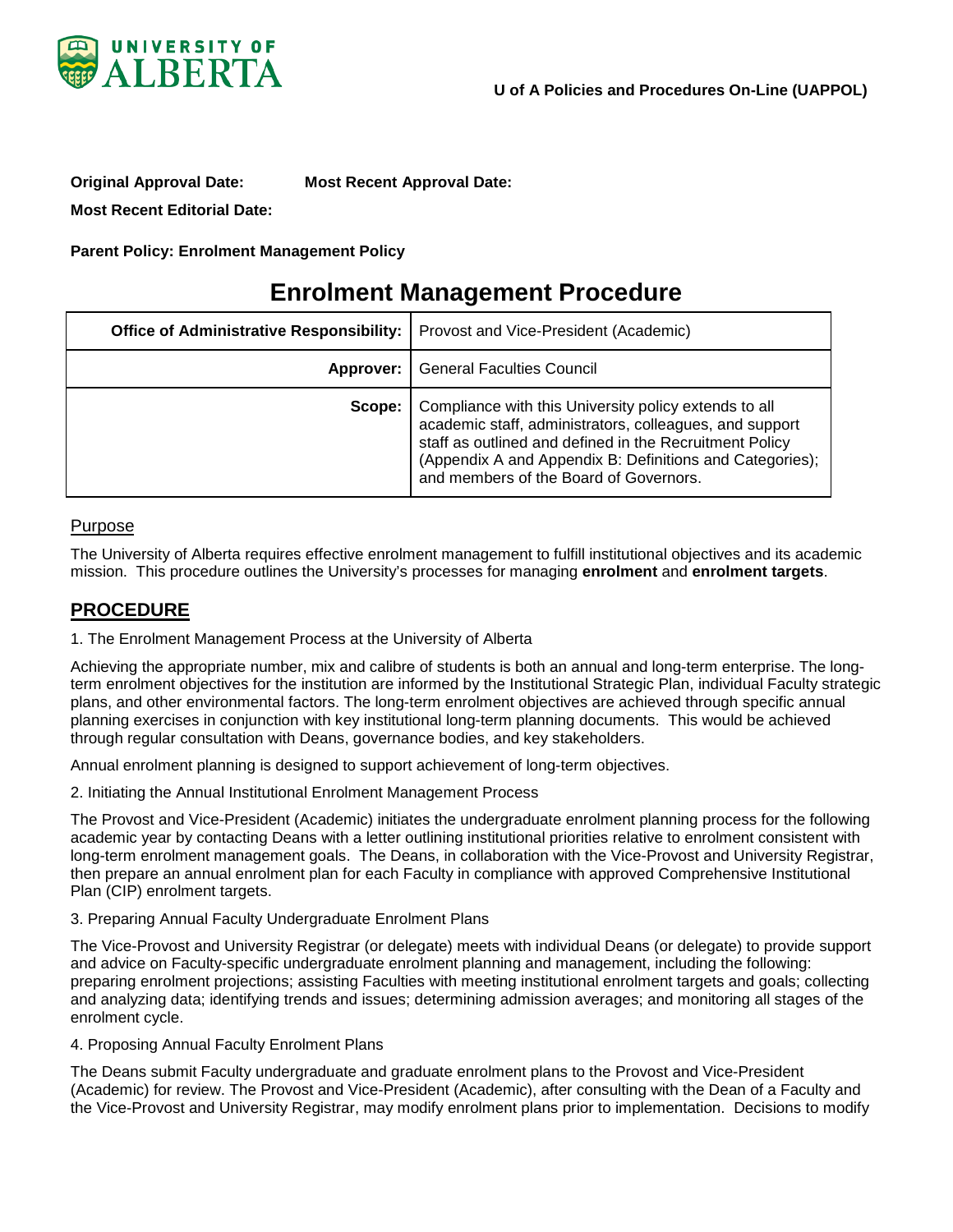

enrolment plans may be informed by resources, academic standards, and capacity within the limits of approved CIP quotas and enrolment targets, and must be in alignment with identified academic priorities.

Alterations of existing targets in response to new, shifting or reduced resources and/or demands, such as targeted provincial funding for additional **Full Load Equivalents (FLEs)** in specific programs, are done in consultation with the Provincial Ministry responsible for advanced education.

4. Approving Institutional Enrolment Plans

The Provost and Vice-President (Academic) approves enrolment plans and submits enrolment targets through the CIP, which is recommended from General Faculties Council (delegated to the GFC Academic Planning Committee) to the Board of Governors for final approval.

5. Reporting Institutional Enrolment Plans

The Provost and Vice-President (Academic) will report annually to General Faculties Council and the Board of Governors, and to appropriate standing committees, the undergraduate minimum admission averages, and actual undergraduate and graduate enrolment (compared to Faculty targets) for that year.

### **DEFINITIONS**

Definitions should be listed in the sequence they occur in the document (i.e. not alphabetical).

Any definitions listed in the following table apply to this document only with no implied or intended

| institution-wide use. $[$ $\triangle$ Top] |                                                                                                                                                                                      |
|--------------------------------------------|--------------------------------------------------------------------------------------------------------------------------------------------------------------------------------------|
| <b>Enrolment</b>                           | The total number of Full Load Equivalents (FLEs) registered on an annual<br>basis in a program, Faculty, or the University.                                                          |
| <b>Enrolment Target</b>                    | The total number of Full Load Equivalents (FLEs) expected to be<br>registered on an annual basis in a program, Faculty, or the University.                                           |
| <b>Full Load Equivalents (FLEs)</b>        | As defined by the Ministry of Advanced Education, a FLE is a unit<br>measure of enrolment in which one FLE represents one student taking a<br>full load in a standard year of study. |
| <b>Admission</b>                           | Acceptance of a candidate for enrolment in a specified program and<br>Faculty.                                                                                                       |
| <b>Enrolment Plan</b>                      | An annual plan recommended to the Provost and Vice-President<br>(Academic) by each Faculty containing enrolment targets and a strategy<br>to achieve the targets.                    |

### **FORMS**

Should a link fail, please contact [uappol@ualberta.ca.](mailto:uappol@ualberta.ca) [▲Top]

No forms for this procedure.

### **RELATED LINKS**

Should a link fail, please contact [uappol@ualberta.ca.](mailto:uappol@ualberta.ca) [**△Top**]

[Office of the Provost and Vice-President \(Academic\)](http://www.provost.ualberta.ca/) (University of Alberta)

[Office of the Registrar](http://www.registrarsoffice.ualberta.ca/) (University of Alberta)